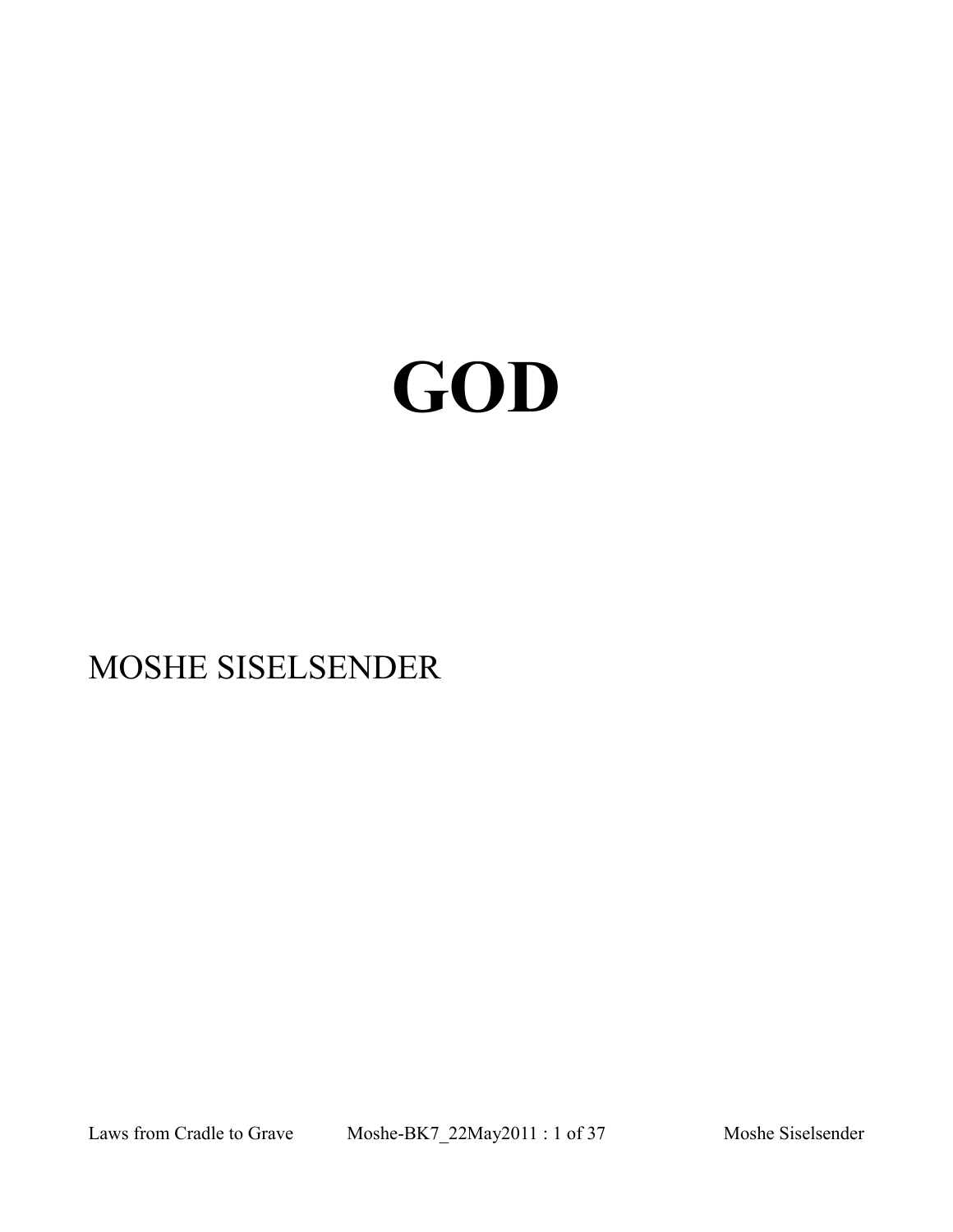# **LIFE**

# MOSHE SISELSENDER

Laws from Cradle to Grave Moshe-BK7\_22May2011 : 2 of 37 Moshe Siselsender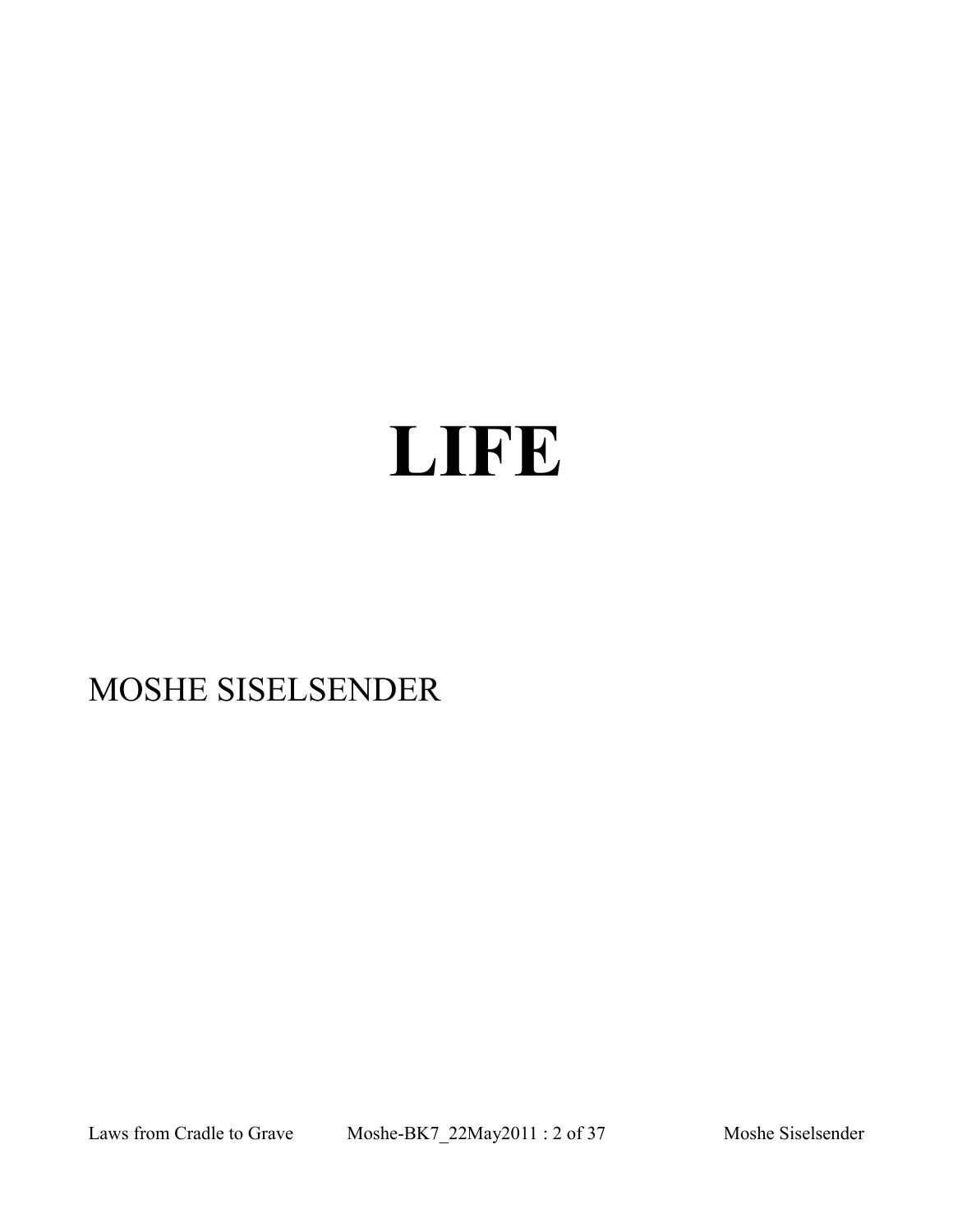# **GOD JEWISH ISRAEL**

MOSHE SISELSENDER

Laws from Cradle to Grave Moshe-BK7\_22May2011 : 3 of 37 Moshe Siselsender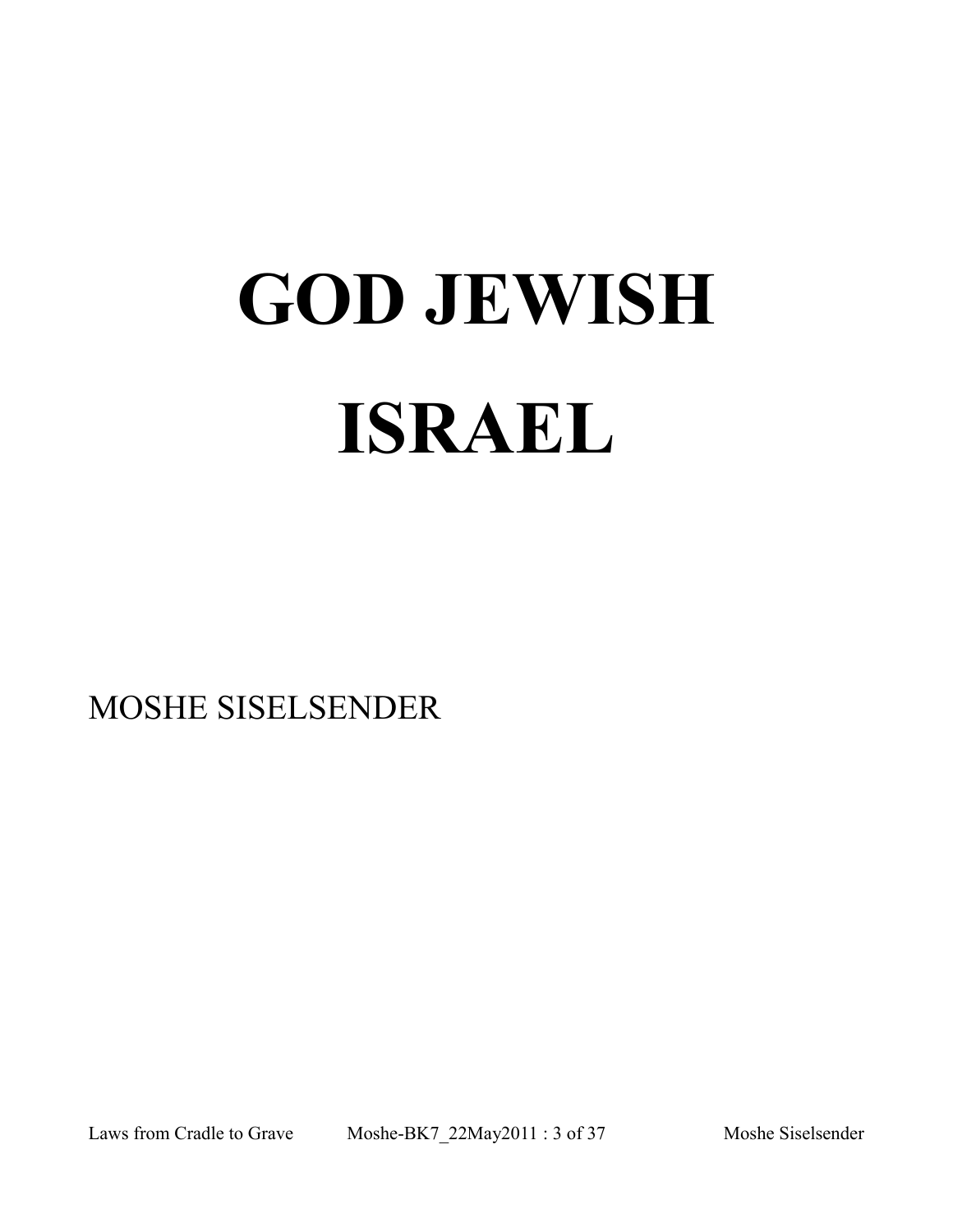# LAWS FROM CRADLE TO GRAVE

Civil

Matrimonial Synagogue Mixed Sitting Prenuptial

Divorce

**Annulments** 

Agunot Dynamics & Philosophy

Hallacha

Missing Husbands

Nidah Mikva

Dietary Laws

Shabbot Laws

Electricity

Auto

Emergencies

RESPONSA OF THE FOUR PARTS OF THE SHULCHAN ARUCH -

#### Common Sense and Equity Netzech Yaakov Yoseph

#### Writings of

#### OHEL MOSHE EVENHOEZER

Author of 20 books and translations and interpretation of may tractates of the Jerusalem Talmud

Laws from Cradle to Grave Moshe-BK7 22May2011 : 4 of 37 Moshe Siselsender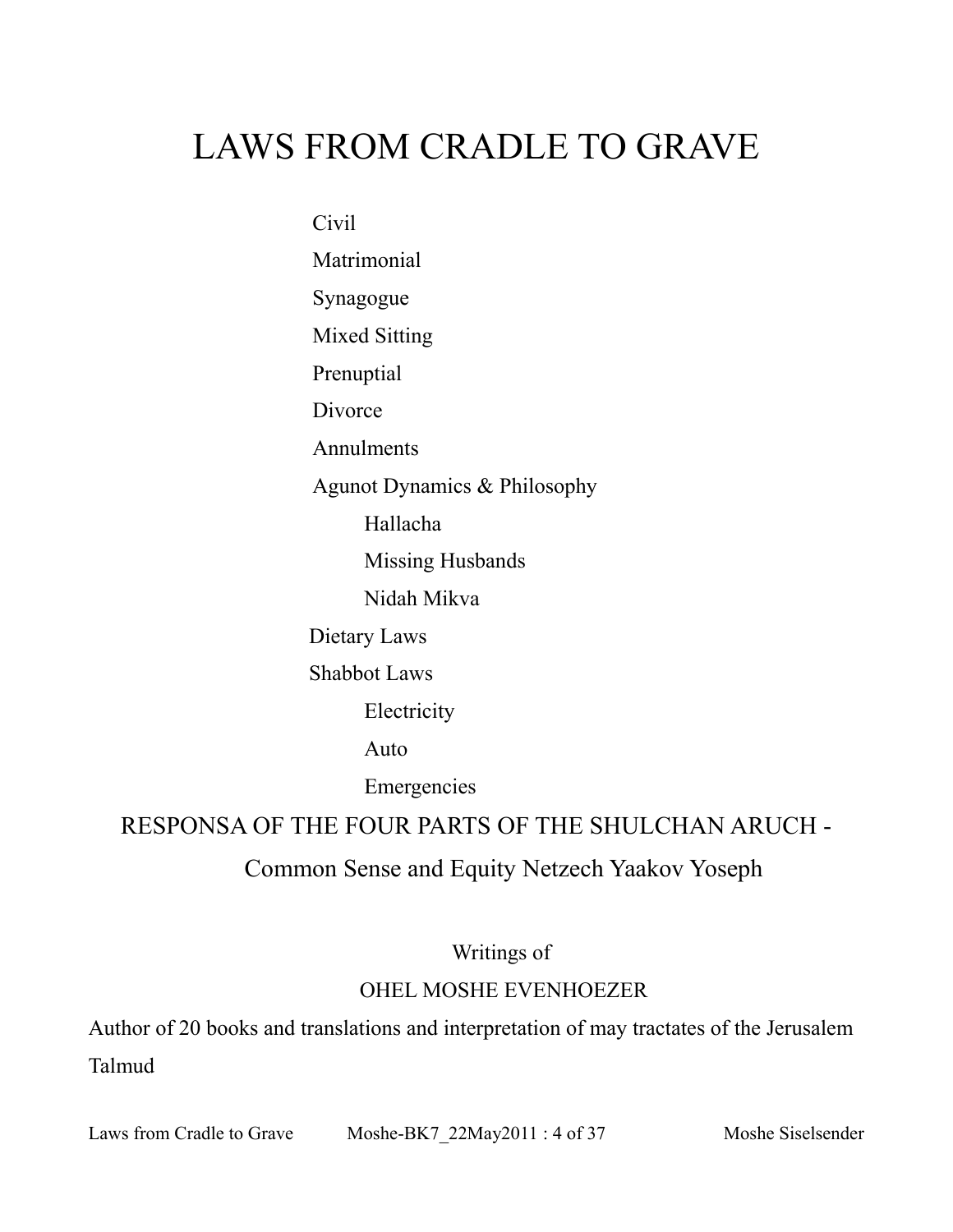### OHEL MOSHE

HASHEM ELOKANU EMET MOSHE EMET VETOROTO EMET G-D

OUR G-D IS TRUTH MOSHE IS TRUTH AND HIS TORAH IS TRUTH

MOSHE SISELSENDER

Laws from Cradle to Grave Moshe-BK7\_22May2011 : 5 of 37 Moshe Siselsender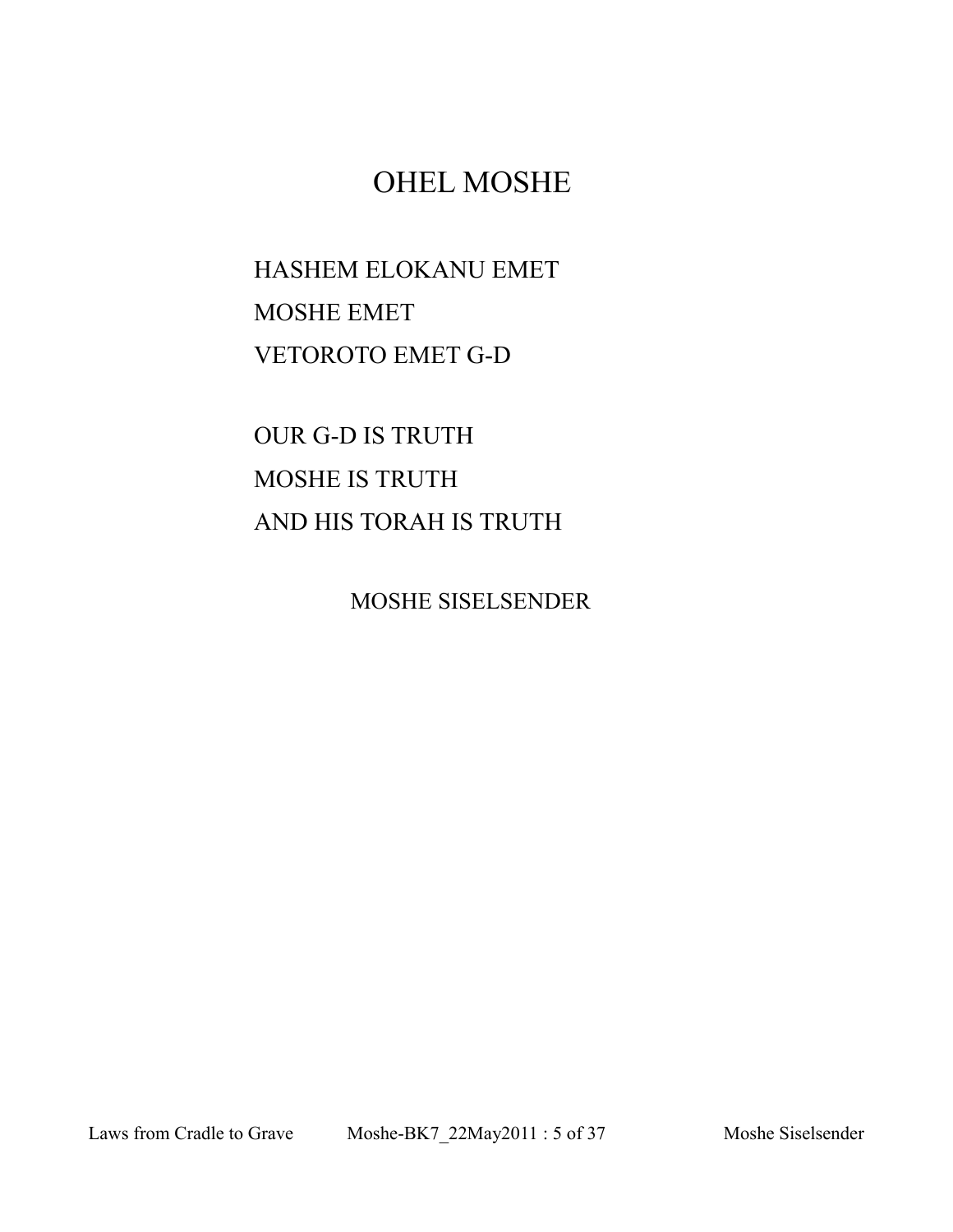#### MANKIND CAN RESULT.

#### ONE MUST NOT HESITATE TO PRINT KNOWLEDGE AND NEW IDEAS.

However one must write all the opposing ideas and state a comprehensive picture in order to prevent an honest reader from misunderstanding and arrive at a distorted concept and reach decisions that I never intended. I insist that all my books be printed and not give only the ideas of one book. Everything I write is related with every other book. I have recently copyrighted many of my books having thousands of pages. One must read all my books otherwise one will not even understand clearly one book. One may think he/she understands what I mean when I meant something else. Not everything I write is meant under all contingencies. One MUST CONSULT A SCHOLAR OF JEWISH LAW WHO HAS MASTERED AND OBSERVES ALL THE FOUR PARTS OF THE SHULCHAN ARUCH WHEN AN ACTUAL CASE IS INVOLVED. NO ONE CAN RELY ON WHAT I WRITE AND APPLY IT FOR THEIR PARTICULAR PROBLEM. I AM ONLY STATING PRINCIPLES OF LAW. I AM NOT GIVING ANY ADVISE ON WHAT TO DO.

## MOSHE EMET VETOROTO EMET - MOSHE IS TRUTH AND HIS TORAH IS TRUTH GIVEN BY G-D AND SUCH TORAH IS ETERNAL AND WILL NEVER BE CHANGED - MAIMONIDES THIRTEEN PRINCIPLES 7 TO 9

Ki Ner Mitzvoh Vetoral Ohr - for Mitzvohs are like a candle and Torah is aura-Mishleh Proverbs6:23 -to achieve comunon with G-d

Titan Emet Leyaakov Chesed LeAvrohom-G-d gives Truth to Yaakov and equity to Avrohom - Micha 7;20 fulfill your promise to the Patriarchs that Jews survive eternally in the historical and new land of Israel that includes Yehudah Shomron Gaza Golan Heights and of course the old and new Jerusalem that has been the capital of the Jewish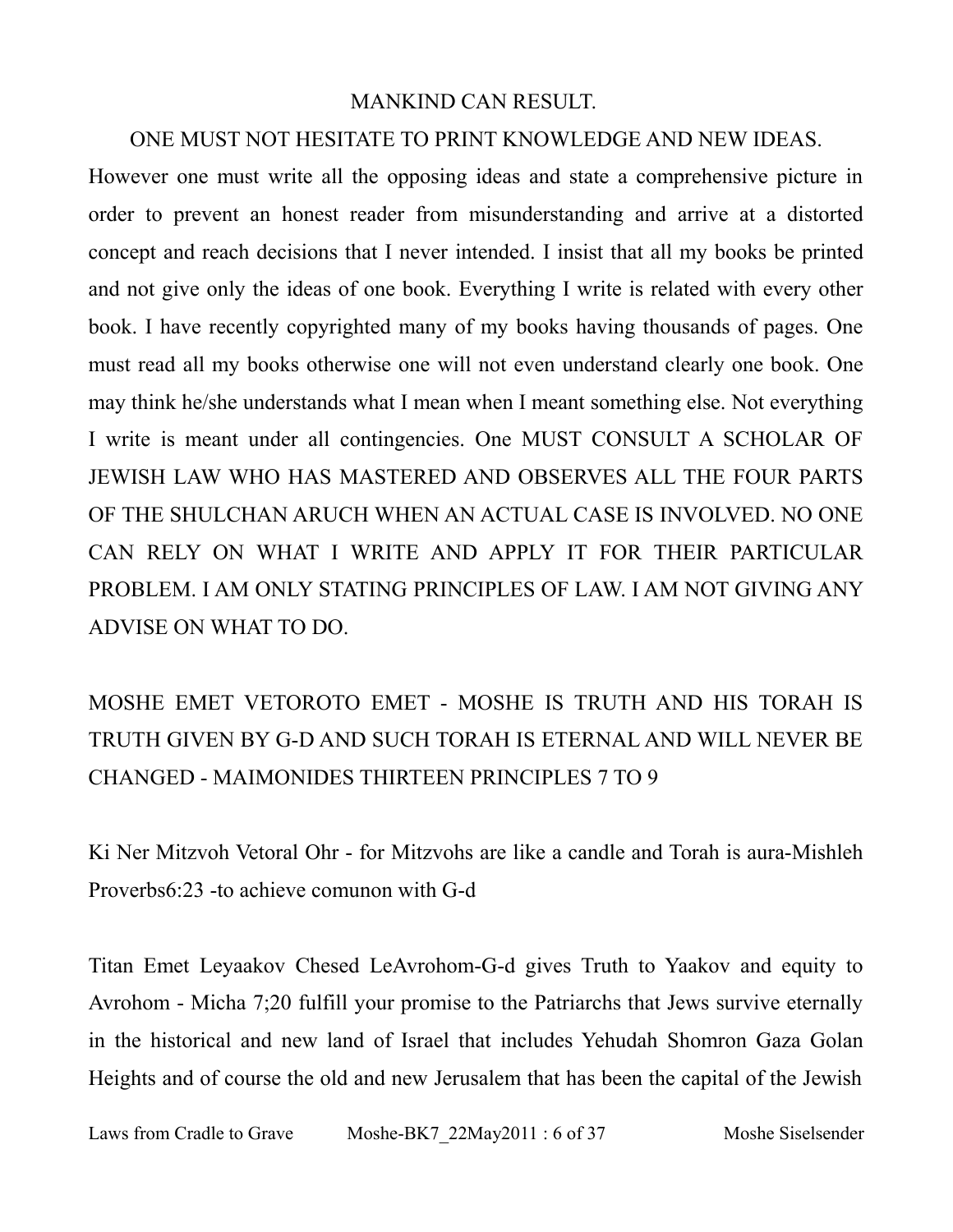people for the last 3000 years. Over 600 times is Jerusalem mentioned in the Bible and is central for Jewish existence for the past 3000 years. Not once is Jerusalem mentioned in the Koran. Muslims never turn toward Jerusalem to pray. Jews always turn to Jerusalem to pray. Jerusalem is mentioned three times a day in daily prayer 365 days a year. When the Jew recites grace Jerusalem and Zion - all of historical Israel is mentioned. When the Jew is born at the Brit - the circumcision - Jerusalem is mentioned. When the Jew reads the scrolls of the Torah the Sefer Tora every Monday and Thursday and every Sabbath and Holiday, Jerusalem and Zion are mentioned. When the Jew gets married, Jerusalem is mentioned. When the Jew dies, Jerusalem and Zion are mentioned. All Christians - 2 billion - as well all Jews believe that the Messiah will not come unless Jews are in possession of all of historical and new Israel and all of historical and new Jerusalem .

Ho Ariel Ariel kiryos chono dovid. O Jerusalem Jerusalem the abode of King David Issiah 29:1 The city of Jerusalem will be restored to the Jewish people.

Vehoyo beachrit hayomim nochon yihyeh harbais hashem berosh hehorimveniso migvootvenehoru ailovkol hagoyimveholchu amim rabimveomru lech venaalehel har Hashemel bais elokai Yaakov veyoranu midrochovvenalcho beorchosov ki metxiopn taixai torah udvar hashem miyeushelayim. Veshofot bain hagoyimvehochiach lamim rabim vekitsu charvosom leitim vechanosayhem lemizmoros lo yiso goi al goi cherev velo yilmedu od milchomo. Issiah 2: 2-5. At the end of days all nations will climb the mountains to Jerusalem the city given by G-d to The Jews the descendants of Jacob. All nations will declare their readiness to learn TORAH. For from Zion will TORAH GO FORTH AND THE WORDS OF G-D from Jerusalem. And then will men follow the word of G-d. They will destroy their swords and spears and convert them to plowshares. And no man will lift a sword upon another human. They will no longer teach the art of

Laws from Cradle to Grave Moshe-BK7 22May2011 : 7 of 37 Moshe Siselsender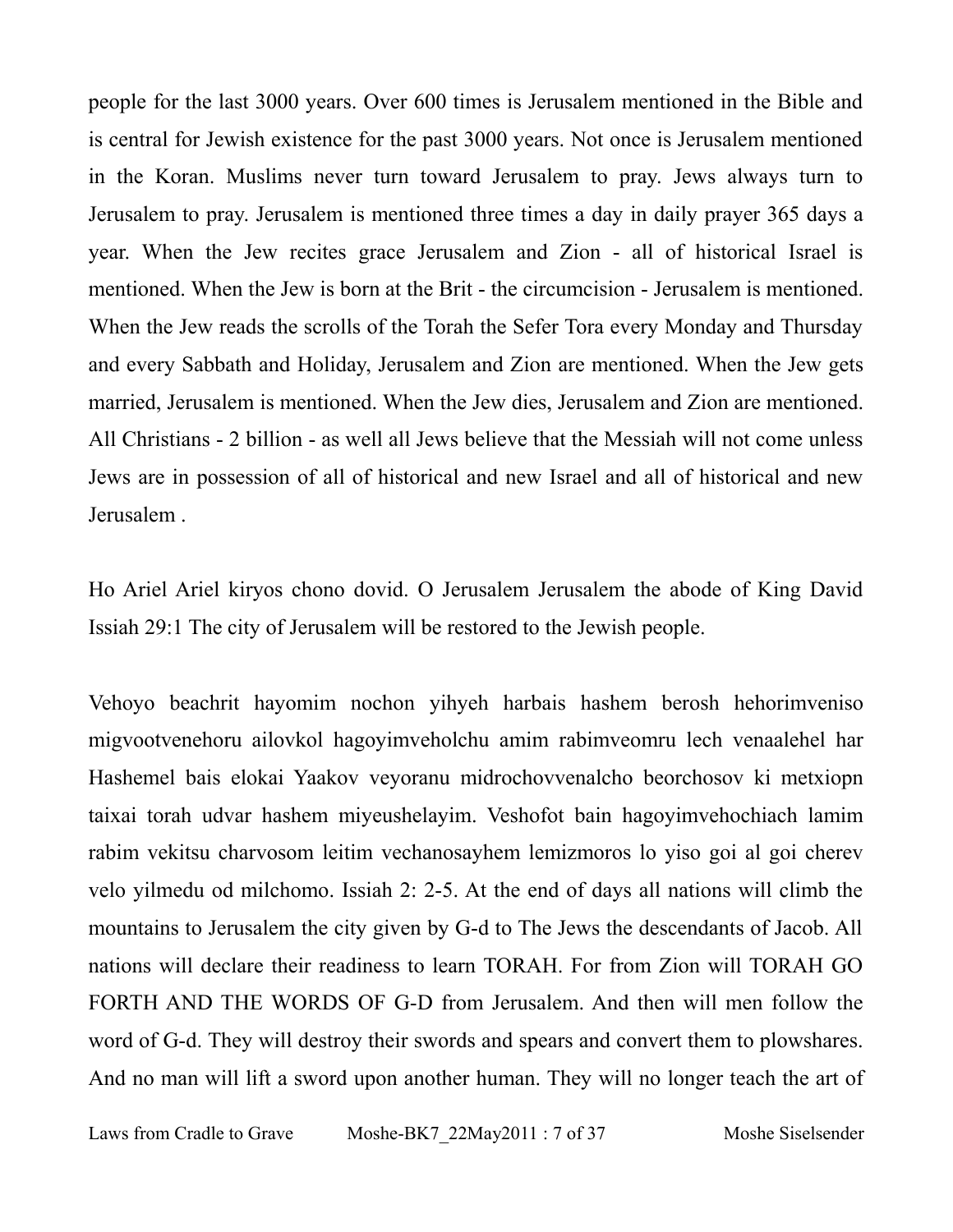war. Only the science of humanity and living peacefully together. Man will harness his resources and intellect to fight diseases and wipe cancer aids heart diseases strokes off the face of the earth. Man will be able to control natural disasters and wipe hunger off the face of the earth.

Ki rotze hashem beamo yefoer anovim beyshuo yaalozu chasidim bekovod yerannenual mishkevosom Psalms 149:4-5. For G-s desires his people the downtrodden will be helped by G-d. the pious will exalt in G- dlet them sing joyiosly when they recline and are no longer stressed from fear of attack. G-d will protect all of mankind.

Shechora ani venavava bnos yerushelayim . The first act of creation was to create the Torah - Rashi comments in Genesses Beraishis l:l The Torah is called rashis -the beginning raishis darko Mishle 8 .See also Jeremia 33 Im lo berisi chookos shomayim veoretz lo samti if not for my covenant with all of mankind to observe all the humane laws-the Seven Mitzvot of the descendants of Noach -all the laws of one's state and federal laws I G-d would not have created the universe. Likewise. if Jews would not accept the ritual laws of the Torah, in addition to observance of the humane laws of the federal and state laws I G-D would not have created the universe. Thus G-D in HIS first act of creation created a purpose and reason for His creation of the universe- mankind's observance of the laws The Rabbis teach us that G-d wrote His Torah using white fire as parchment and black fire as ink. Obviously, white fire and black fire are symbolic. They possibly could be the basis of all matter- the tiniest components of electrons and neutrons that man can never discover even if he smashes atoms with the velocity of light. G-d could have created the laws of mathematics physics chemistry biology and all the other sciences that operate in the universe. These laws are linked with all the Written and Oral Torah that Jews and the rest of mankind posses today that is written in the Talmud and summarized in the Shulchan Aruch.-the Four Codes of Law. This possibly is

Laws from Cradle to Grave Moshe-BK7 22May2011 : 8 of 37 Moshe Siselsender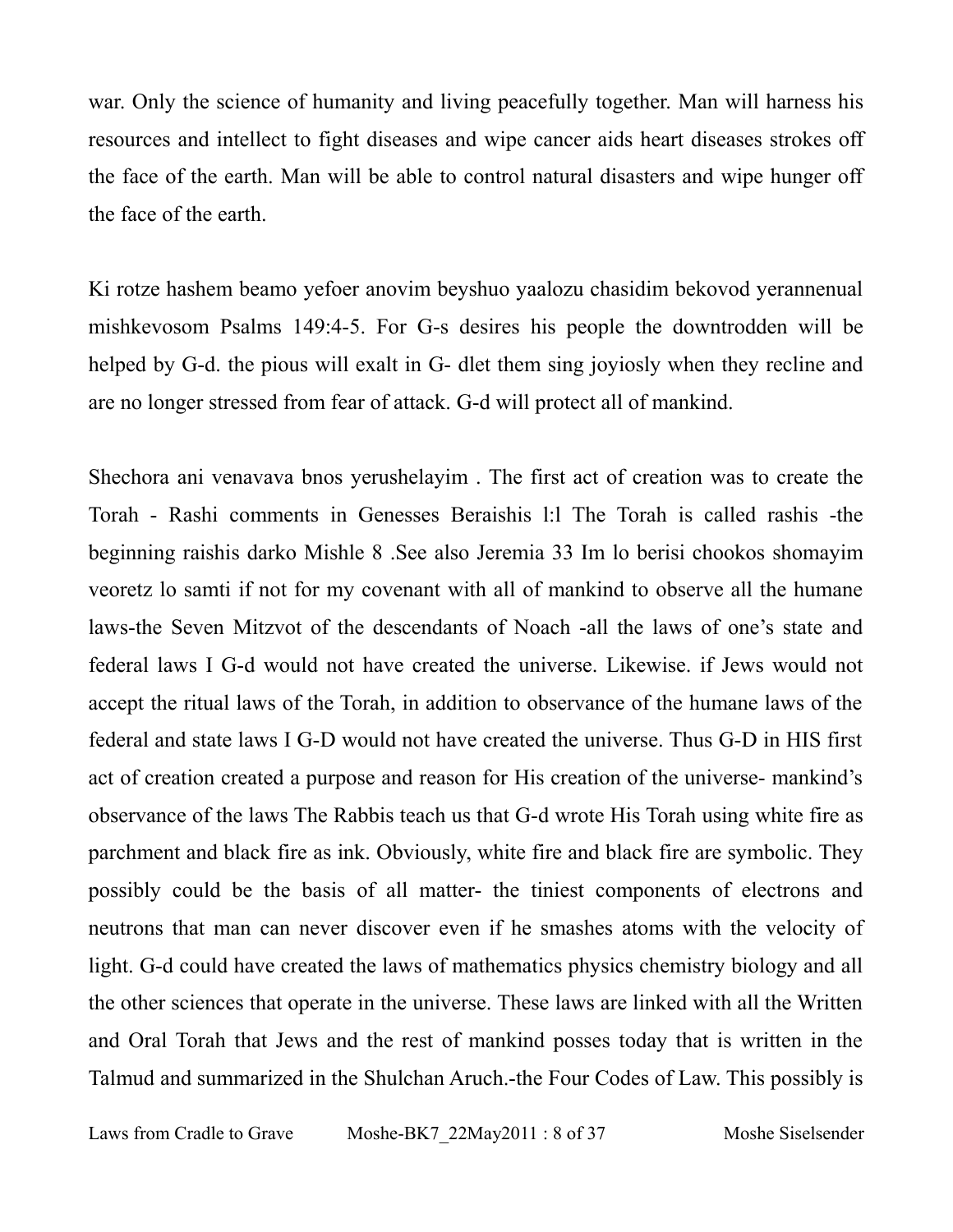The Torah of G-d.

The Rabbis teach us that G-d simultaneously created in His first act the Hebrew alphabet and used the letters to spell out His decrees . The letters of the alphabet are another form for the agents of G-d that G-d employs different letters or combination of letters or forces to create various chemical reactions . Employed in the creation of matter and non matter used as a basis for the creation of the universe.

Simultaneously also , the first act of G-d was to create the souls of all Jews and all non Jews who would be the recipients of the Torah .

KING SOLOMON IN THE SONG OF SONGS STATES THAT THE COMBINATION OF BLACK LETTERS ON WHITE PARCHMENT -THE WAY THE HOLY SCROLLS ARE WRITTEN TO THIS DAY ONLY BLACK NO OTHER COLORS ONLY WHITE PARCHMENT -NO OTHER COLORS IS THE GREATEST BEAUTY SINCE THIS COMBINATION WAS CHOSEN BY G-D AND EMPLOYED TO ISSUE G-D'S DECREES TO CREATE THE UNIVERSE . THE COLOR BLACK ON A WHITE LANDSCAPE IS BEAUTIFUL SINCE THE COLOR BLACK WAS EMPLOYED TO WRITE GOD'S DECREES . SOLOMON STATES IN THE SONG OF SONGS THAT BLACK IS BEAUTIFUL . SOLOMON DOES NOT MENTION THE COLOR WHITE BUT WHITE IS ALSO IMPLIED.

All of mankind achieve divine powers by studying and observing those laws intended for them by G-d. IN THAT WAT WE ARE PARTNERS TO G-D IN MAIN TAIN ING SPIRITUALLY THE WORLD. Song of Songs 1:5 I am a daughter of Jerusalem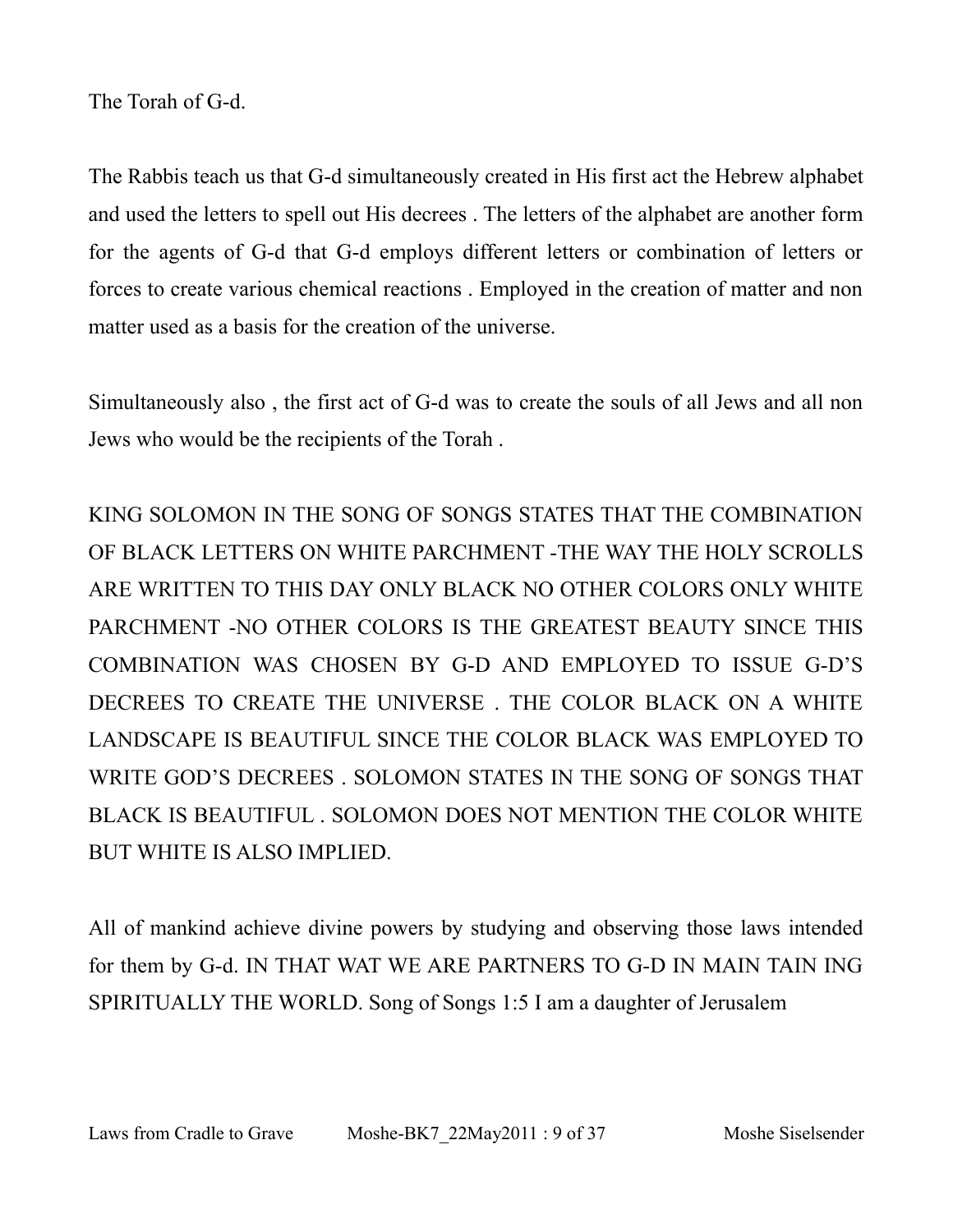yofo at rayosi hinoch yofi aynayich yonim you are beautiful my bride your eyes have the beauty of doves that are the symbol of peace and tranquility. SONG OF Songs 1:15 Vehoyo ki yizak alai veshomati ki chanun oni. You shall not cause any distress to any human . For if you do and the injured party will scream to me I will listen for I G-d amm compassionate. Exodus 22:26 Just like G-d is compaasionate so too all humans must follow in the footsteps of G-d and be merciful and compassionate to all humans regardless of sex race or national origin or any religion they believe or fail to believe.

Mi hoish hachofetz chayim ohev yomim liros tov netzor leshoncho mayro usfosecho medaber mirmo. Psalms 34:14 Who is the man or woman who loves life to see good and true happiness guard your tonge from slander and libel even if true certainl y if such speech is false.

Hatorah- Etz chaim hi lamachzikim bo vetomcheyo meushor. For TORAH STUDY AND OBSERVANCE IS THE TREE OF LIFE Proverbs 3:18

orech Yomim beyemino ubesmolo osher vekoved. LONGEVITY OF LIFE IS IN HER RIGHT HAND AND WEALTH HEALTHAND HONOR IS IN HER LEFT HAND -THE STUDY AND OBSERVANCE OF TORAH. PROVERBS 3:16,.

Dorkayo darkay noam vekol nesvosayo sholom- HER PATHS ARE THE PATHS OF TRANQUILITY AND HARMONY. ALL ROADS END WITH RECONCILIATION AND PEACEFUL EXISTENCE. Proverbs3:l7

MORE PEOPLE HAVE DIED IN THE NAME OF RELIGION THAN ANY OTHER EXCUSE TO KILL HUMANS. HOW CAN ONE KNOW IF WHAT THE LEADER TELLS US IS TRUE OR NOT? THE ANSWER IS THAT G-D DID NOT GIVE A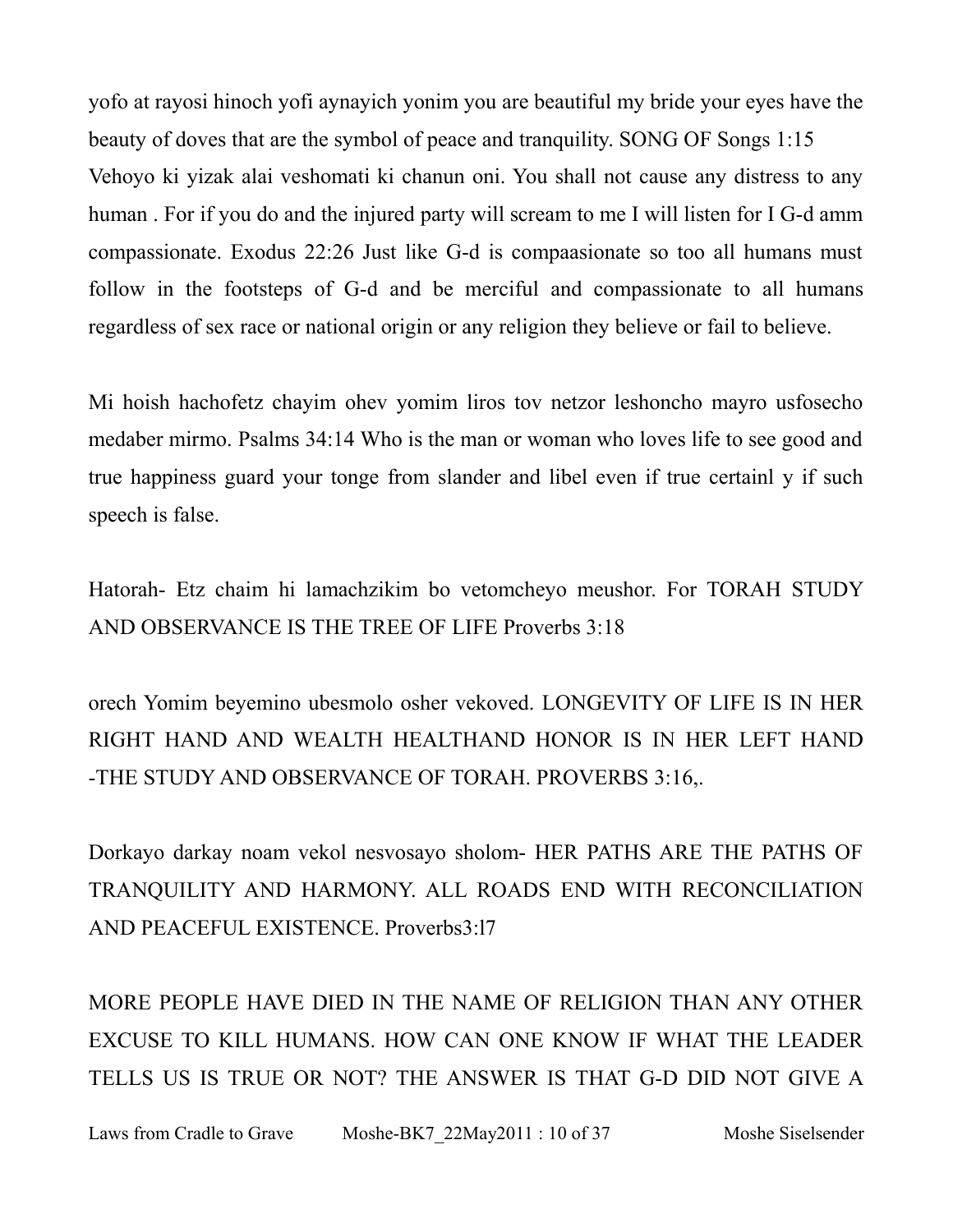MONOPOLY TO ANY ONE INDIVIDUAL. ALL MEN/WOMEN ARE ENDOWED BY THE CREATOR WITH EQUAL WISDOM. SOME HAVE MORE AND SOME HAVE LESS. G-D REPRESENTS EQUITY, AS WELL AS, WISDOM AND JUSTICE. WHEN THE LEADER TELLS US ANYTHING THAT DEFIES REASON AND EQUITY ONE CAN BE SURE THAT THIS IS NOT THE WORD OF G-D BUT THE MACHINATION OF THIEVES . ONE IS NOT TO GIVE A BLANK CHECK TO NO ONE. A LIE 2000 OR 3000 YEARS OLD IS STILL A LIE. WHEN ONE MURDERS ANOTHER HUMAN BASED ON THE AUTHORITY OF A 2000 OR 3000 YEAR LIE THE MURDERER IS TO BE KILLED. WHEN ONE THREATENS TO KILL JEWS AND DRIVE THEM OUT OF ISRAEL AND LIES THAT JEWS DO NOT HAVE ROOTS IN ISRAEL AND ARE OCCUPIERS OF ARAB LAND THAT INDIVIDUAL IS A LIAR ANTI-SEMITE AND INCITES TO MURDER. TO LIE ABOUT THE G-D GIVEN RIGHTS OF JEWS TO ISRAEL AND TO DISCRIMINATE AGAINST JEWS LIVING AND BUILDING IN HISTORICAL AND NEW JERUSALEM- JUDEA SHOMRON THE GOLAN HEIGHTS AND GAZA -THE HISTORICAL LAND OF ISRAEL PLACES THE DENIER IN THE SAME BOAT AS HITLER AND THE NAZIS WHO WANTED TO MAKE EUROPE JUDENREIN. JEWS HAVE A RIGHT BECAUSE G-D IN THE BIBLE GAVE ISRAEL TO THE JEWISH PEOPLE THE DESCENDANTS OF JACOB -CALLED JESHURUN AND ISRAEL -NOT TO THE ARABS WHO HAVE 22 COUNTRIES WITH MILLIONS OF SQUARE MILES OF LAND . THE DISPUTE WITH THE PALESTINIANS AND ALL THE OTHER ARABS IS NOT BECAUSE OF ISRAEL OCCUPYING ARAB PALESTINIAN LAND; BUT BECAUSE THE ARABS DO NOT WANT ANY JEWISH STATE. THE PALESTINIANS WILL NOT RECOGNIZE ANY JEWISH STATE. PERIOD. JEWS HAVE A RIGHT TO KEEP ANY LAND THEY CONQUERED AND CAPTURED. JUST LIKE EVERY COUNTRY IN THE WORLD HAS ITS BOUNDARIES FROM THE LAND IT CAPTURED. THE JEWS CAPTURED YEHUDAH SHOMRON AT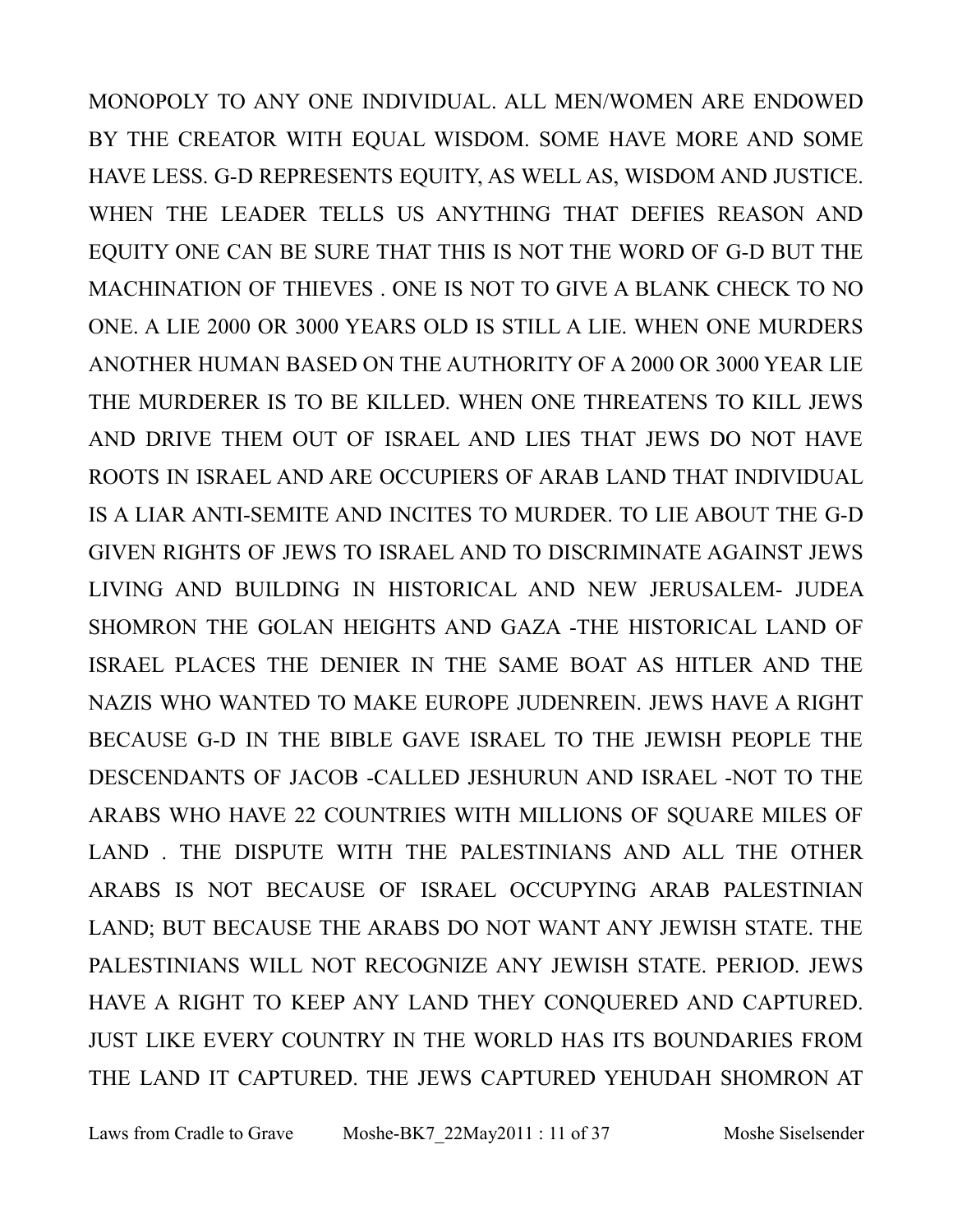THE GOLAN HEIGHTS IN THE SIX DAY WAR THAT WAS PROVOKED BY THE ARABS. THE JEWS WON THE ARABS LOST WE KEEP WHAT WE WON. THE ARABS AND PALESTINIANS HAVE ZERO RIGHTS TO ANY PART OF ISRAEL. LET ALL THE PALESTINIAN GO TO JORDAN. JORDAN WAS PART OF THE ORIGINAL MANDATE IN 1920 PROMISED FOR THE JEWS IN THE BALF OUR DECLARATION AND SUPPORTED BY THE LEAGUE OF NATIONS AND ALL AMERICAN PRESIDENTS TO CREATE A JEWISH HOMELAND IN THAT TERRITORY. GREAT BRITAIN STOLE 80% OF ISRAEL AND CREATED AN ILLEGITIMATE ARAB COUNTRY. LET ALL THE PALESTINIANS AND ARABS LIVING IN ISRAEL GO TO JORDAN. ISRAEL BELONGS ONLY FOR THE JEWS PROMISED TO US BY G-D AS WELL AS CONQUERED WITH THE BLOOD OF OVER 22000 OF OUR BRAVE MEN AND WOMEN WHO GAVE THEIR LIVES AND DIED FOR KIDDUSH HASHEM TO LIBERATE THE LAND OF ISRAEL FOR THE CHILDREN OF ISRAEL TO STUDY THE TORAH OF G-D. THAT G-D CREATED AS HIS FIRST ACT OF CREATION AS WE DISCUSSED EARLIER.

Ushmarten es chukosai ves mishpotai asher yaase osom hodom vechai bohem Leviticus 18:5 You shall observe all my laws. Some are Chukim laws that are transcendental to human understanding that only Jews are mandated to observe - like the dietary laws the Sabbath laws and laws of family purity -tahahres hamishpocho. All mankind must observe the humane laws the federal and state laws, as well as, watching their health and not engage in behavior that exposes them to become ill such as sex outside of marriage, use of drugs alcohol and smoking tobacco. All such behavior can cause cancer and shorten ones life. G-d may well have decreed that one lives for 100 years; but G-d gives everyone the freedom - free will to jump off the roof to their untimely death. All mankind will live as a result of their observance of G-d's teachings.

Laws from Cradle to Grave Moshe-BK7 22May2011 : 12 of 37 Moshe Siselsender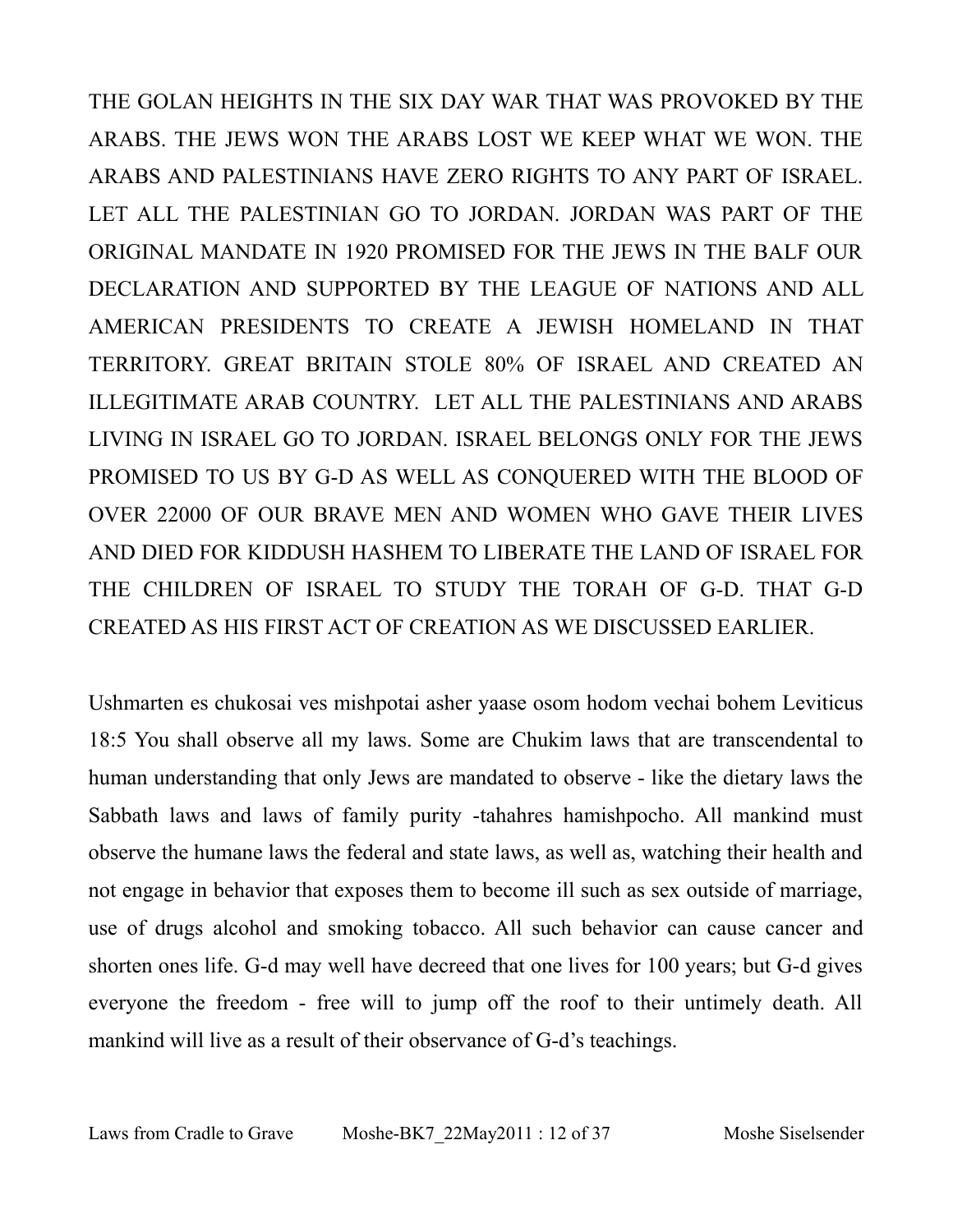In the USA there exists 70million people who are carriers of venereal - sex transmitted diseases. The total population of the USA is 280 million people approximately. That means that one out of four people in the USA are sexually infected with diseases that cause cancer and death. Why play Russian roulette for a one night time thrill of sex? The only ones who escape this plague are religious individuals of all faiths who are virgins and have sex only with another individual who is religious only after being married. They will not cheat on their mates because they are honest and responsible to themselves and to their life partner. Testing to see if one is free from all venereal diseases does not help because no symptoms appear in many cases until the disease blossoms that can take several years. In the interim one can infect their sexual partner. Bisexuals can infect their sexual partner and cause them cancer and death. I know of cases where homosexuals got their girl friend pregnant with a child and with aids. Condoms do not help because the infection can be on top of the penis or the condom can break. Certainly unprotected sex is the height of stupidity. Birth control pills without condoms is not only a violation of religious law ushmartem meod es nafhshosahem yo are mandated to watch out for hazards to health; but is sheer madness and stupidity. This advice is for those who are not religious and will not abstain from any sex until after marriage.

Tzadikim yaalchu bo ureshoim yikoshlu bo prayer Hoshea 14:10 THE WISDOM OF THE TORAH AND SCIENCE IS A PRESCRIPTION FOR LIFE AND LONGEVITY. THE RIGHTEOUS WILL FIND AND GENERATE LIFE FOLLOWING ITS ADVICE WHILE THE WICKED WILL CORRUPT ITS IDEAS AND EXPLOIT ITS SECRETS TO CAUSE DEATH FOR OTHERS AND EVENTUALLY THEY WILL FALL ON THEIR OWN SWORDS AND DISAPPEAR FROM THE PAGES OF HISTORY. WISDOM AMD NEW SCIENTIFIC DISCOVERIES AND PHILOSOPHY AND RELIGION CAN BE COMPARED TO THE DISCOVERY OF THE SMASHING THE ATOM. NEW SOURCES OF ENERGY CAN BE GENERATED. ALSO A BOMB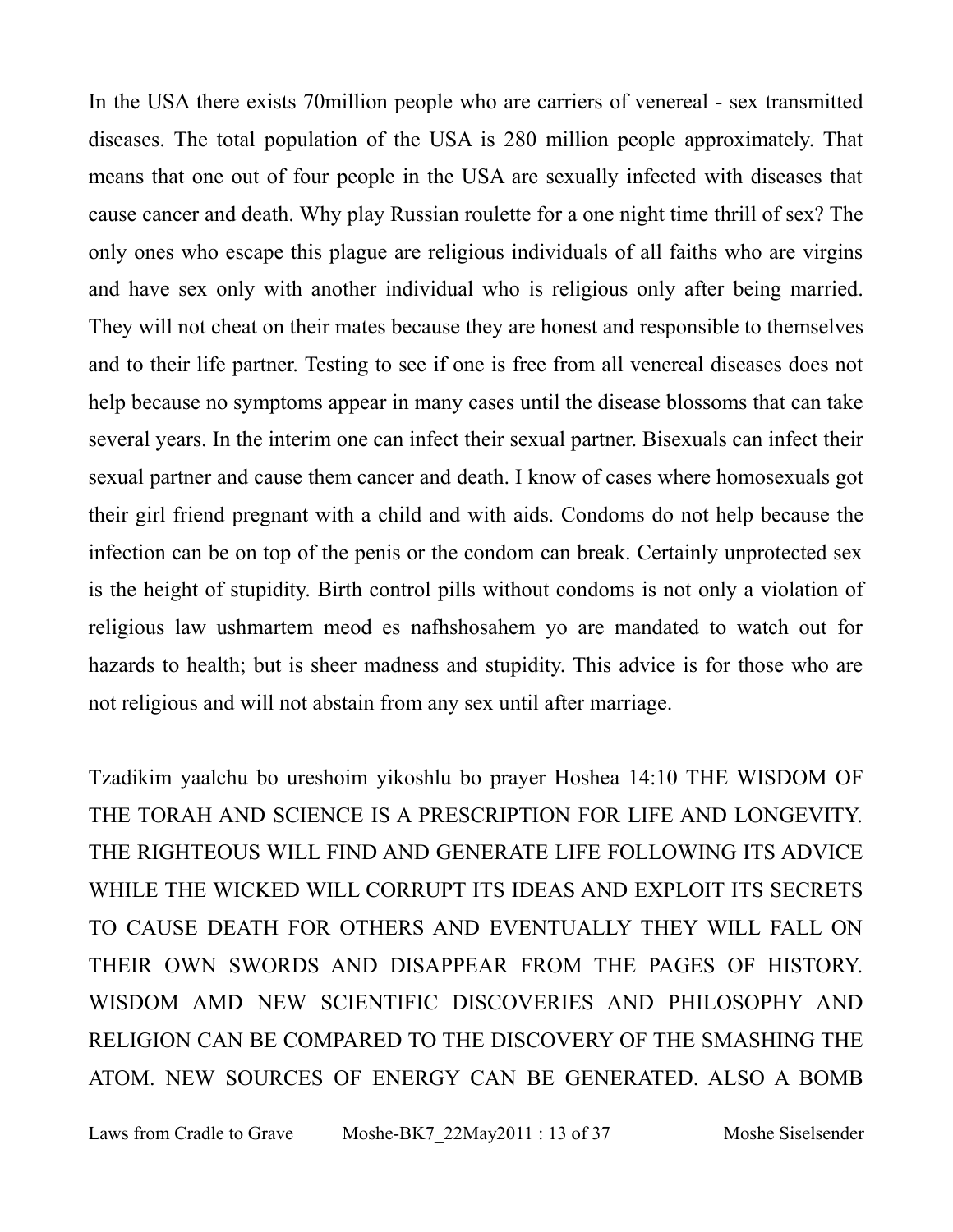#### THAT CAN DESTROY MANKIND CAN RESULT. ONE MUST NOT HESITATE TO PRINT KNOWLEDGE AND NEW IDEAS.

However one must write all the opposing ideas and state a comprehensive picture in order to prevent an honest reader from misunderstanding and arrive at a distorted concept and reach decisions that I never intended. I insist that all my books be printed and not give only the ideas of one book. Everything I write is related with every other book. I have recently copyrighted many of my books having thousands of pages. One must read all my books otherwise one will not even understand clearly one book. One may think he/she understands what I mean when I meant something else. Not everything I write is meant under all contingencies. One MUST CONSULT A SCHOLAR OF JEWISH LAW WHO HAS MASTERED AND OBSERVES ALL THE FOUR PARTS OF THE SHULCHAN ARUCH. WHEN AN ACTUAL CASE IS INVOLVED. NO ONE CAN RELY ON WHAT I WRITE AND APPLY IT FOR THEIR PARTICULAR PROBLEM. I AM ONLY STATING PRINCIPLES OF LAW. I AM NOT GIVING ANY ADVISE ON WHAT TO DO.

KNOWLEDGE LIKE FIRE CAN BE USED TO GENERATE LIFE OR G-D FORBID BE EXPLOITED BY THE WICKED TO CAUSE SUFFERING AND DEATH. ALL RELIGIONS ARE WONDERFUL. IT IS MAN WHO RECEIVES THE REWARD AND PUNISHMENT HOW HE/SHE USES THE RELIGION AND HOW ONE INTERACTS WITH HUMANS CREATED BY G-D WHO DO NOT ACCEPT HIS/HER BELIEFS. G-D WANTS ALL OF US TO RESPECT AND SANCTIFY ALL LIFE ESPECIALLY HUMAN LIFE. G-D WANTS JEWS TO OBSERVE ALL THE LAWS OF THE TORAH - THE LAWS OF SHABBOS HOLIDAYS THE LAWS OF KASHRUT-THE DIETARY LAWS THE LAWS OF TAHAROT HAMISHPOCHO-THE LAWS OF FAMILY PURITY. . Jews must like all other humans observe the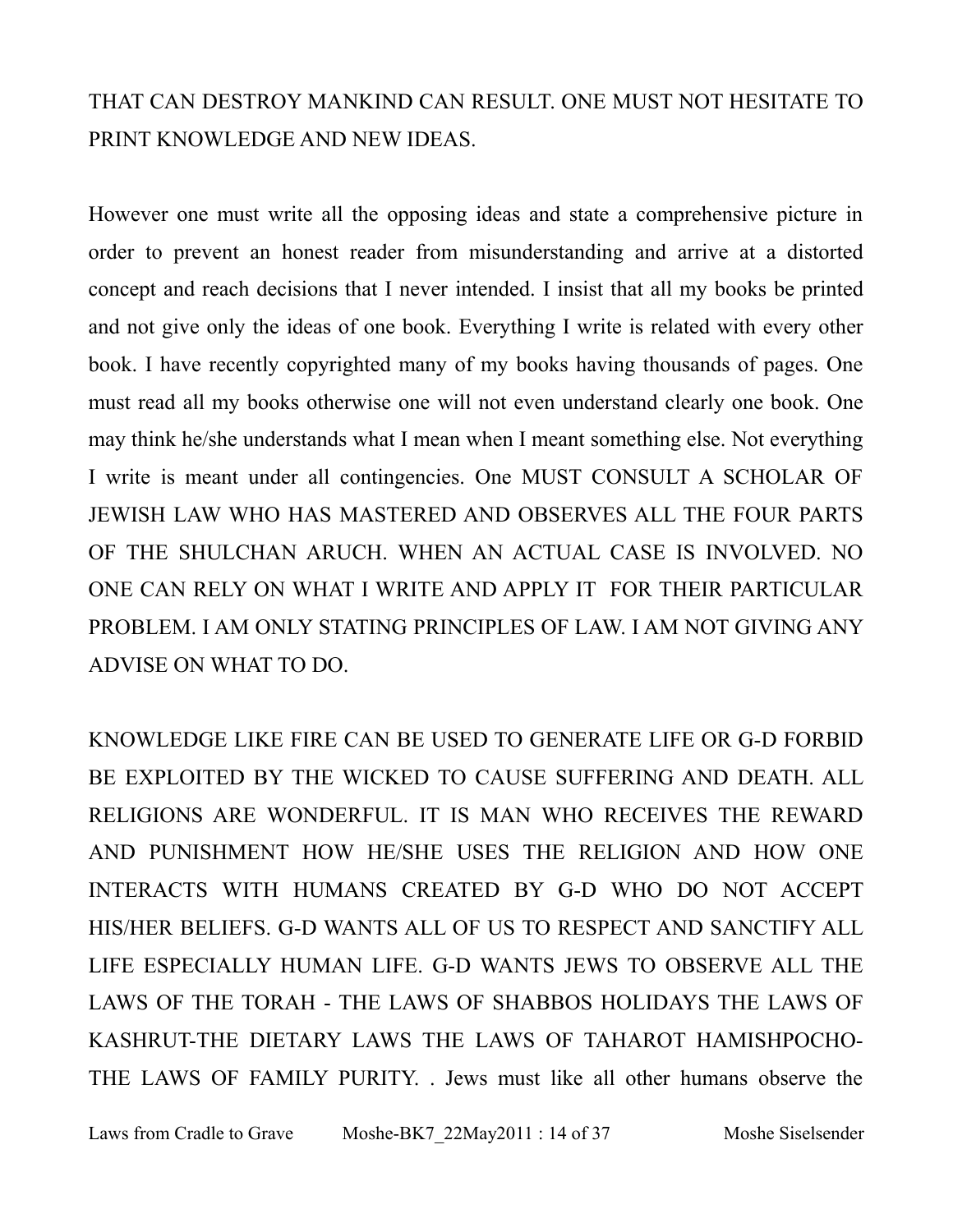humane laws of their government-federal and state. ALL OTHER HUMANS MUST OBSERVE THE HUMANE LAWS OF FEDERAL AND STATE BUT MOST IMPORTANT . G-D IS CONCERNED HOW MAN\WOMAN TREAT OTHERS WHO DIFFER FROM THEM.

Netzach Yisroel lo Yishaker The Eternal of Yisroel does not lie- and G-d's oath that the Jewish nation will survive in the historical and new Eretz Yisroel will remain forever just like G-d is eternal . Those non Jews who help the Jews will achieve communion with G-d will be blessed and survive to eternity. Shmuel-Samuel 1 15:29

KoL Goyim saveuno besham hashem ki amilam Psalms 118:10 All nations surround me to destroy mezbut I utter the name of G-d to come to my defence . Rino Vesimcho beohalei Tzadikim Yemin Hashem ose Choyil Psalms 118:15 The shouts of jubilation and great joy are to beheard in the tents of the righteous - the right hand of G-d fights the battles of Israel the State and the Jewish people. All non Jews who help Jews will live and remain to eternity.

Verabim Meyoshne offer Yakitzu And many of those who sleep in the earth -the deceased - will awaken at the end of days aleh lechaye olom -to everlasting life and will never die. The wicked and evil individuals will experience eternal shame when they will compehend their misconduct and evil ways. They themselves will have the greatest regret Daniel 12:2 Vehamaskilim yizharu kezohar harakia umaazdikai horabim kechovim leolom voed. And the wise who study and observe Torah will shine and be recognized by everyone as the lights of heaven. Those Torah scholars who find loopholes and enable the multitude of Jews to remain within the parameters of Torah law and do not read out of Judaism any Jew will shine as bright as the heavenly stars for eternity. Because such is the will of G-d. Daniel 12:3

Laws from Cradle to Grave Moshe-BK7 22May2011 : 15 of 37 Moshe Siselsender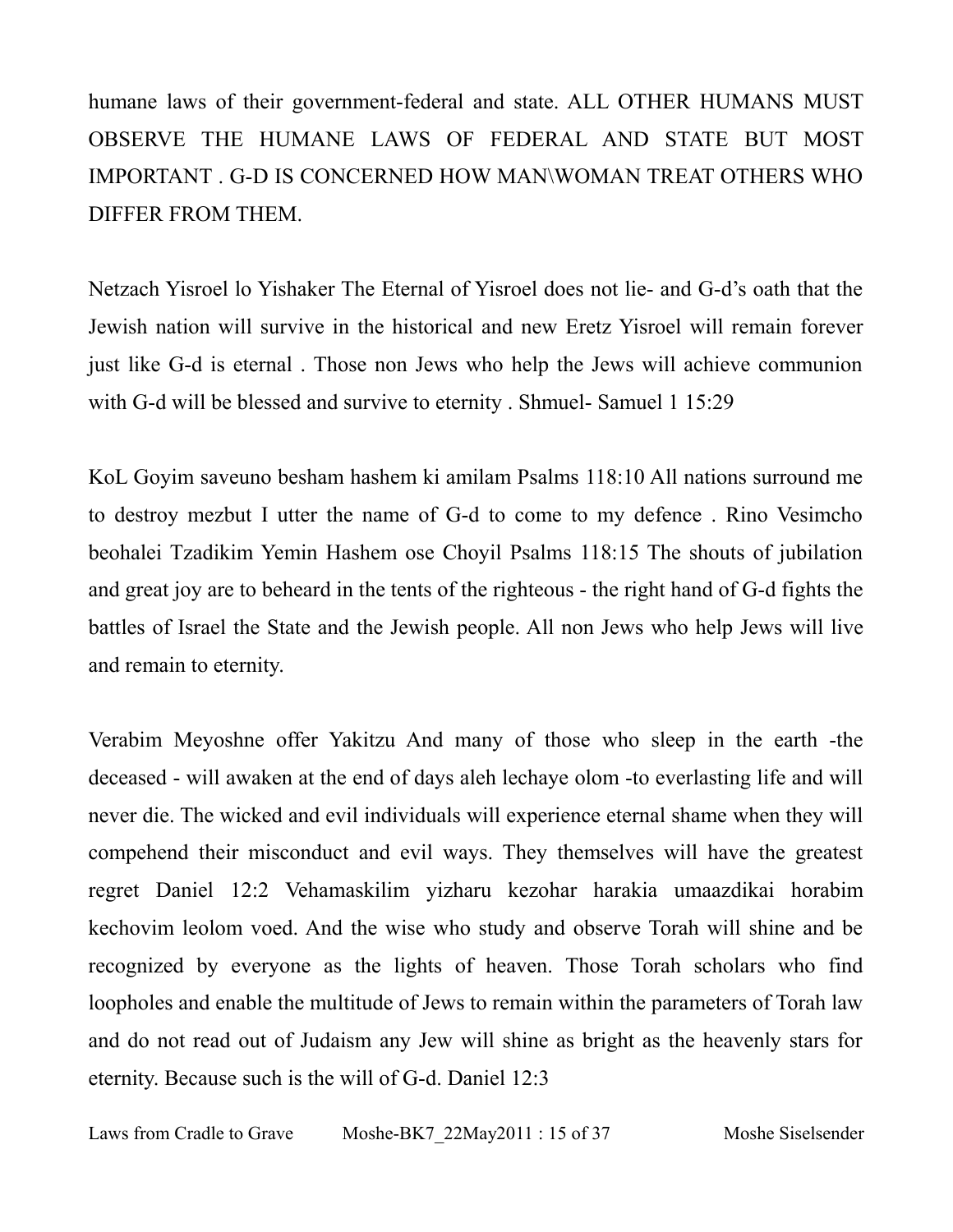Although I have written many volumes exploring loopholes to enable agunot to remarry when their husbands refuse to grant them a Get and not remain chained for life; I nevertheless in the spirit of all the sages for the last 4000 years use every tactic and utilize every loophole to enable couples in a dysfunctional marriage to remain married. Remaining married at all costs where children exist is the holy mission of every human That is the reason and purpose of creation. That must remain the mission of every responsible parent.

How long should a spouse wait before seeking a get - a Jewish divorce and a civil divorce. and live a normal life? It all depends upon all the facts and circumstances. I have written numerous volumes on the subject of agunot where I delve into this and related areas. See my Volume number2 and 3 -"alienation of affections". One is mandated by Hallacha to ask a scholar who has mastered and observes all four parts of the Shulchan Aruch—Codes of Jewish law for guidance on this earth shaking matter. Then only the concerned spouse should make the decision. Not the scholar not their parents not the psychiatrist but only the spouse himself/herself. This is an earth shaking matter effecting three lives .Their life their spouse's life and more important their child or children's life. There does not exist in the world of an individual who is not severely crippled psychologically as a result of divorce - This is in addition to other psychological problems that all children have when growing up.

All the Hallachic decisions that I employ to annul marriages, I make available to enable a couple to use even if the man or woman cheated, in order to reconcile and keep the marriage alive. Even if the spouse cheated we will annul the marriage ab initio and enable the couple to reconcile. Not that we G-d forbid countenance adultery, but in order to save the marriage for the sake of the children we will do everything in the world to save the marriage. So, too ,the spouses must do everything in the world to save their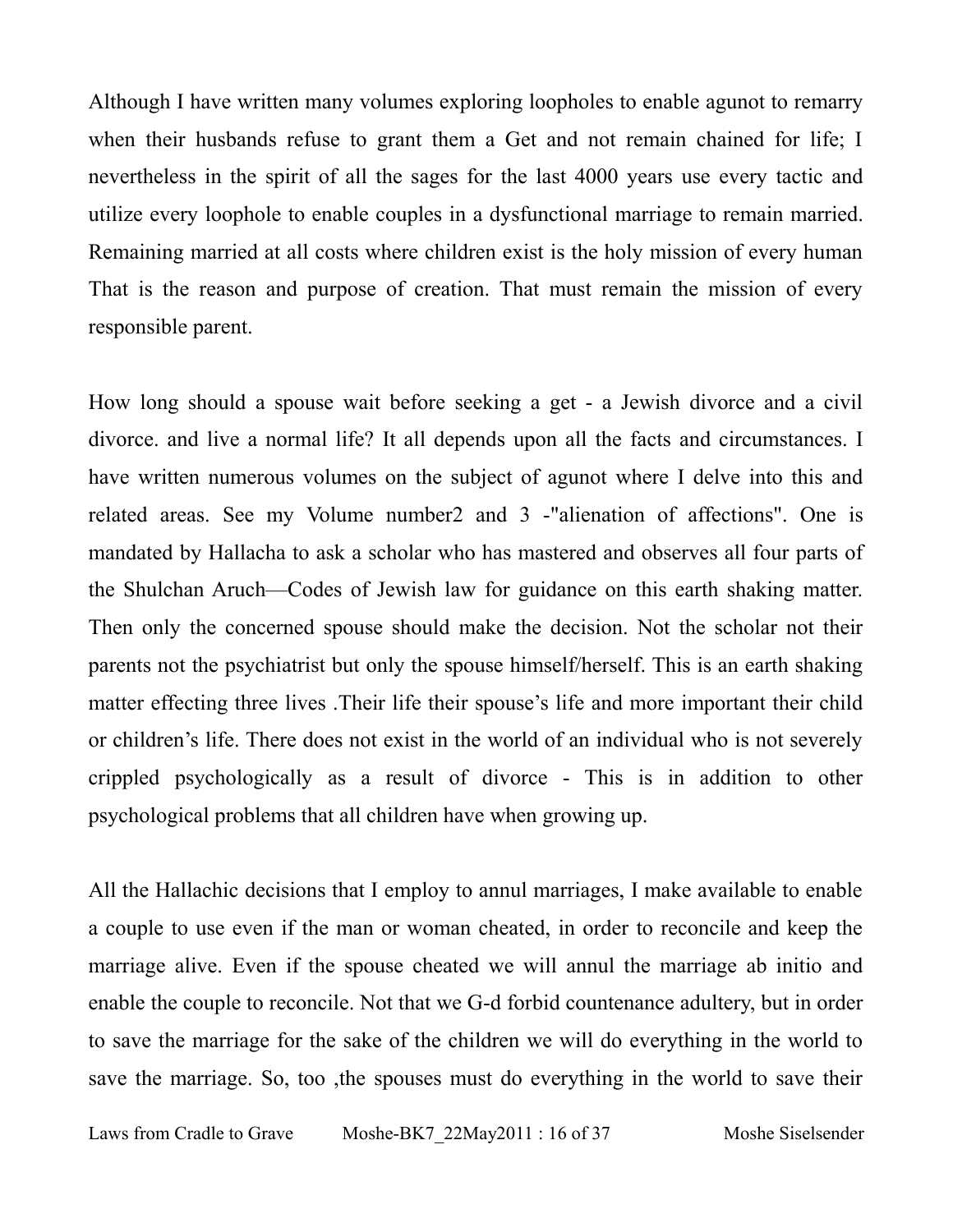marriage for themselves and certainly for their children.

And the Angel told Daniel ki stumim vechasumim hadvorim ad ais ketz- THE END OF DAYS IS A MYSTERY WHEN IT WILL OCCUR AND WHAT EVENTS WILL ACTUALLY HAPPEN. WE MUST LET EVENTS UNFOLD AND ONLY THEN WE WILL KNOW PRECISELY WHAT WILL OCCUR. Daniel 12:9. The prophet teaches that in any dysfunctional marriage where children are found one is mandated to remain in such a marriage for the sake of one's children. A divorce is an earthquake to children. They will remain psychological cripples in the case of a divorce. One must patiently wait for the future that matters will improve. One never knows until the events unfold. Even if they do not improve at least the children have their biological parents at home. Children need their biological father and mother with whom they bond. emotionally psychologically and religiously. A divorce is like terminating a pregnancy. The fetus either dies or is born crippled for life. A child though born must develop emotionally psychologically and learn his/her bearings and develop a healthy philosophy of life. That can only happen when BOTH PARENTS STAY TOGETHER. A dysfunctional marriage is a million times better than a divorce. When one has children one must place their welfare in front of their own happiness. The purpose of marriage is not to be happy . The purpose of marriage is to have a stable home for one's children even at the cost of one's happiness. A person contemplating divorce must always ask himself / herself what if there would not be a divorce? What kind of a life would my children have? Wherever there exists a question as to the future one must always place the welfare of one's children ahead of his/her own welfare. Let us err in favor of one's children; not at the expense of one's children.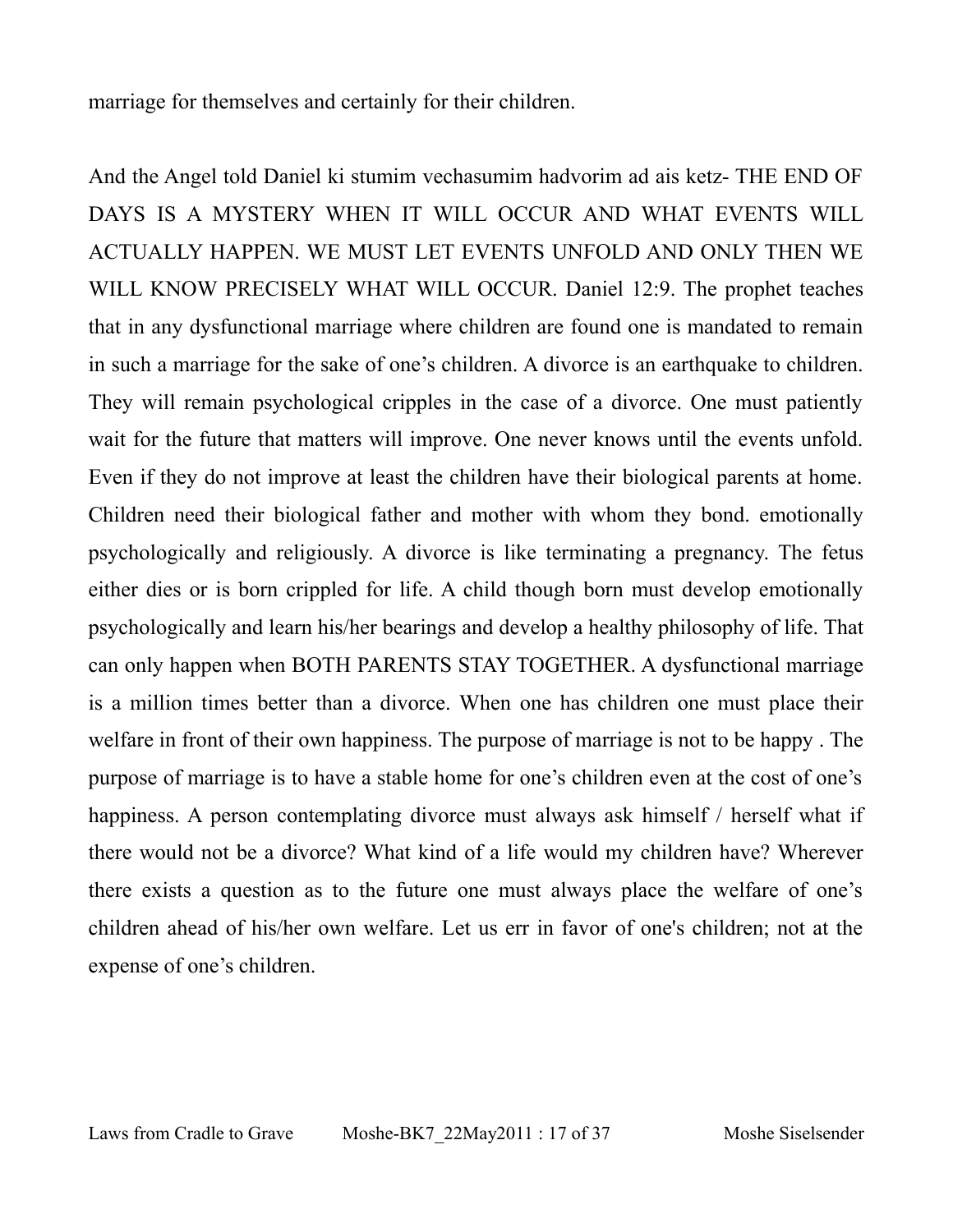TORAT EMET HOISO BEF IHU VAIN AVLO BISPHOSOPH BESHOLOM UBEMISHMOR HOLOCH ITI VERABIM HASHIV MEOVON - TORA TRUTH WAS IN HIS MOUTH AND NO INEQUITIES-LIES —WERE ON HIS LIPS. WITH PEACE AND EQUITY DID HE GO WITH ME AND A MULTITUDE OF PEOPLE DID I-IE SAVE FROM SIN MELACHI 2:6

HALO OV ECHOD LEKULONU HALO KAIL ECHOD BORONU-F OR ONE FATHER ALL MANKIND POSSESSES FOR ONE G-D created all mankind -Melachi 2:10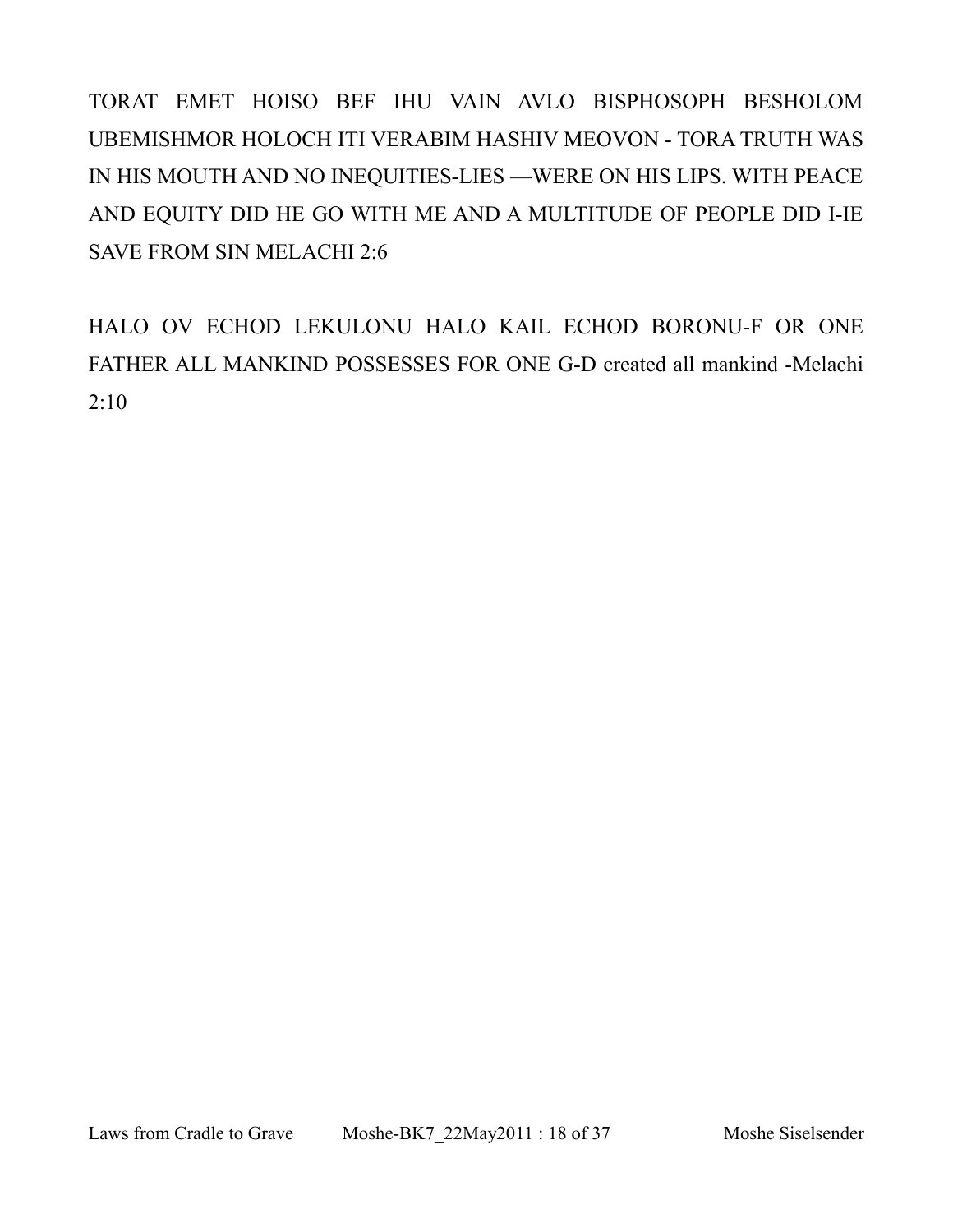#### RESPONSA OF THE FOUR PARTS OF THE SHULCHAN ARUCH

Common Sense and Equity

Netzech Yaakov Yoseph

#### EVEN HOEZER YOREH DAYOH-CHOSHEN MISHPOT-ORECH CHAIM APPROBATIONS

Rav Moshe Feinstein on 2 books

Rav Piekarski on many responsa of Four parts of Shulchan Aruch as well as on 7 books translation of Aruch HASHILCHON LAWS OF NIDAH.

Torah perspective

Eretz Yisroel Israel

Survival of Jews physically and spiritually

Anti Semitism

Unitarianism

Judaism for Jews

other religions for non Jews and fidelity to federal and state laws for everyone.

Age of earth universe and man - homosapiens before Adam.

Role of women men in all aspects of Judaism Family law.

Sanctity of and preservation of ones marriage -that must remain top priority in one's life that over weighs all other considerations.

Respect love and fidelity.

A bad marriage is better than a divorce for the sake of one's children . If one has no children one need not take abuse. Once one has children, children need their biological father and mother. Children from broken homes have vastly greater psychological problems - that few can overcome - than other children scientific research and studies reveals. A spouse may very well be in their right for a civil and religious divorce or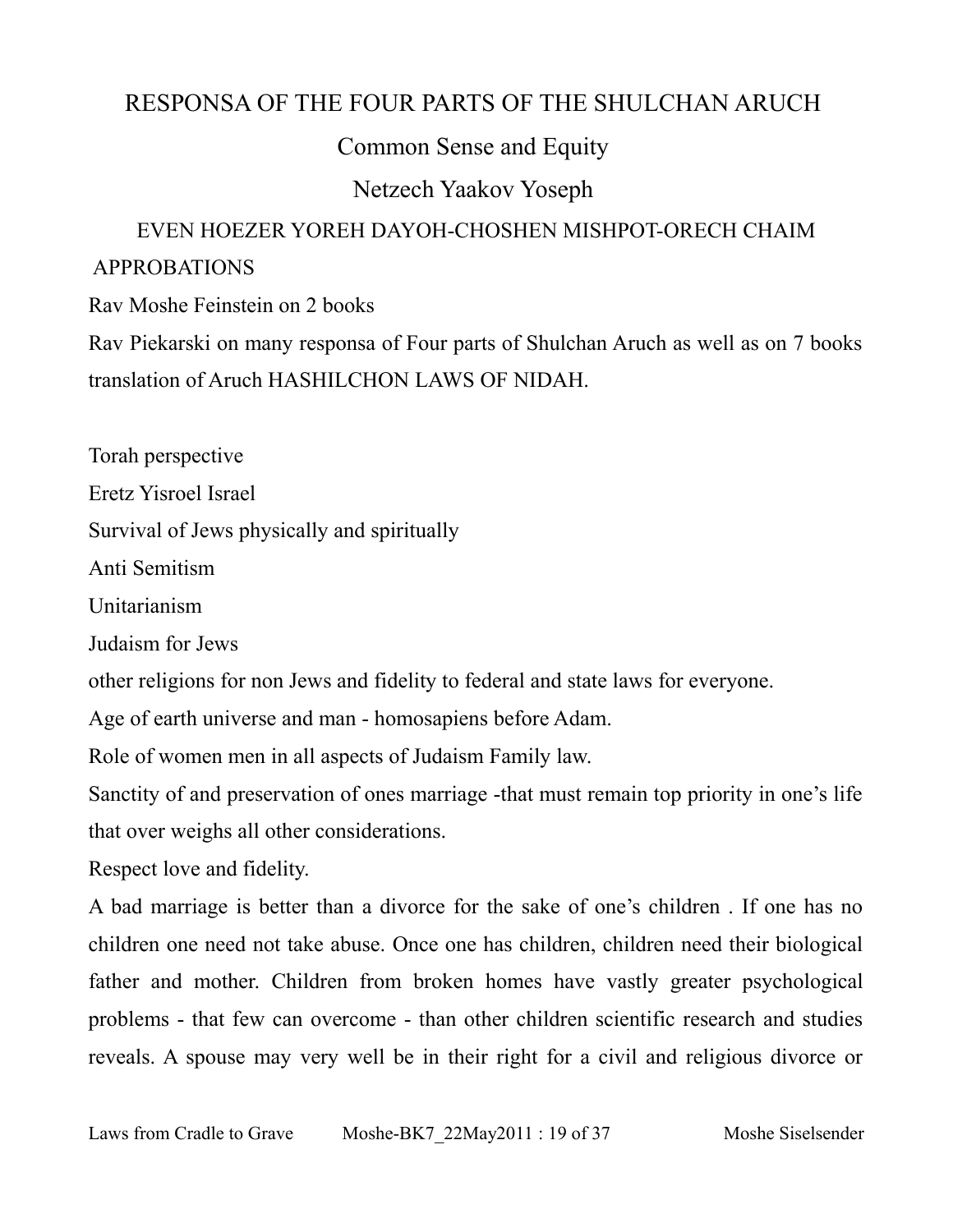annulment; but it will always be at the expense of one's children.

And the Angel told DanieL ki stumim vechasumim hadvorim ad ais ketz- THE END OF DAYS IS A MYSTERY WHEN IT WILL OCCUR AND WHAT EVENTS WILL ACTUALLY HAPPEN. WE MUST LET EVENTS UNFOLD AND ONLY THEN WE WILL KNOW PRECISELY WHAT WILL OCCUR . Daniel 12:9. The prophet teaches that in any dysfunctional marriage where children are found one is mandated to remain in such a marriage for the sake of one's children. A divorce is an earthquake to children. They will remain psychological cripples in the case of a divorce. One must patiently wait for the future that matters will improve. One never knows until the events unfold. Even if they do not improve at least the children have their biological parents at home. A dysfunctional marriage is a million times better than a divorce. When one has children one must place their welfare in front of their own happiness. The purpose of marriage is not to be happy . The purpose of marriage is to have a stable home for one's children even at the cost of one's happiness. A person contemplating divorce must always ask himself / herself what if there would not be a divorce? What kind of a life would my children have? Wherever there exists a question as to the future one must always place the welfare of one's children ahead of his/her own welfare. Let us err in favor of ones children ;not at the expense of one's children.

Although I have written many volumes exploring loopholes to enable agunot to remarry when their husbands refuse to grant them a Get and not remain chained for life; I nevertheless in the spirit of all the sages for the last 4000 years use every tactic and utilize every loophole to enable couples in a dysfunctional marriage to remain married. Remaining married at all costs where children exist is the holy mission of every human That is the reason and purpose of creation. That must remain the mission of every responsible parent. The parent who sacrifices and remains in a dysfunctional marriage is

Laws from Cradle to Grave Moshe-BK7 22May2011 : 20 of 37 Moshe Siselsender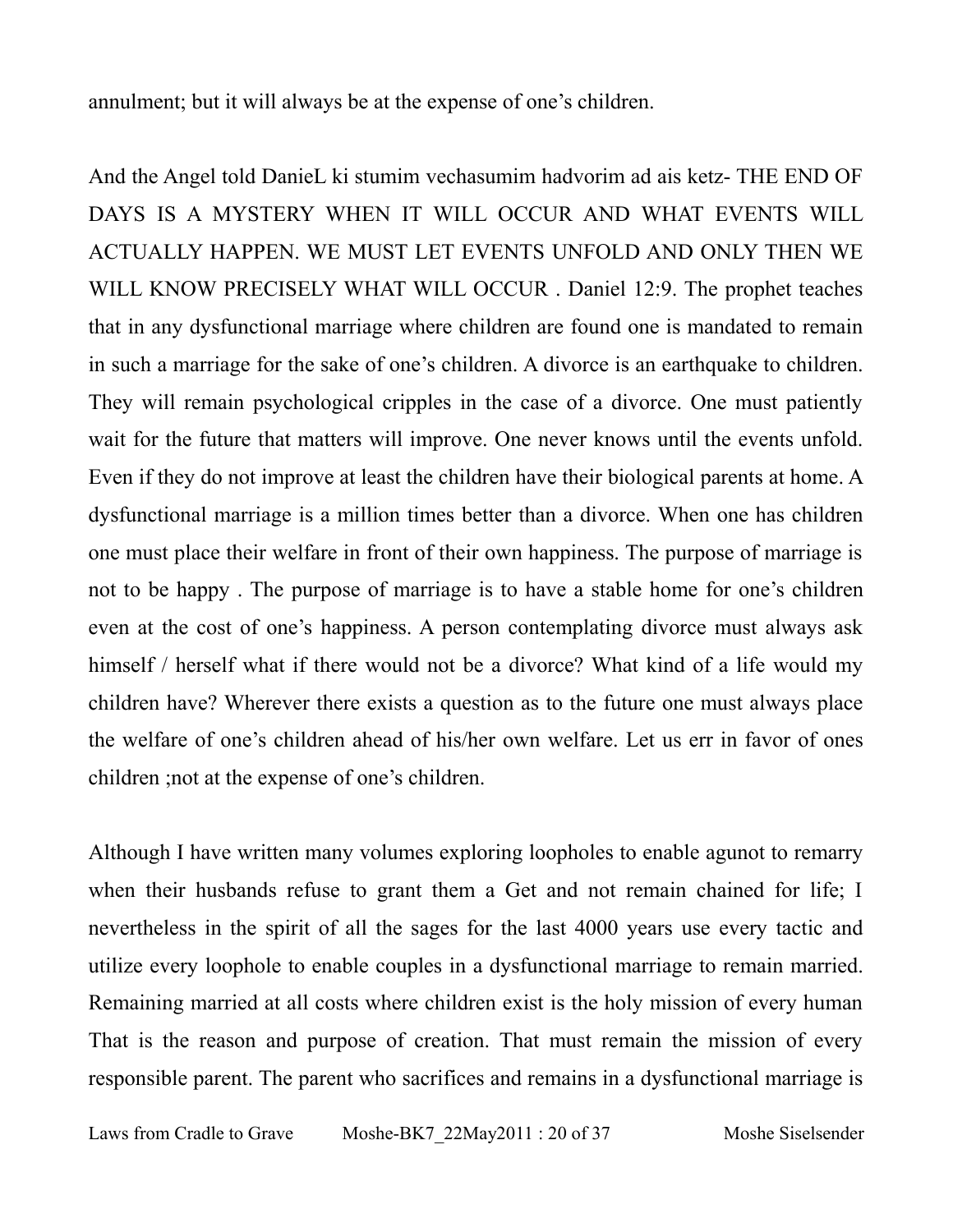a Tzadik- or a saint a tzadekes -an angel. No living person can stand near them. They are to be given the highest honors and respect. They are the future of the Jewish people. They convert their love for their child or children into life for their children. They instill true confidence. The children will learn to believe in themselves because their parents believe in them more than in their own happiness. The parents considered them more important than their own happiness. The child will begin to believe that beshvili nivro hoolem. If G-d had to create only one person G-d would create them. Tal mud Bavali Sanehdrin 37a. The proof is that their parents stayed together for their sake. Their parents believed in them so the children will also believe in themselves.

How long should a spouse wait before seeking a get -a Jewish divorce and a civil divorce. and live a normal life? It all depends upon all the facts and circumstances. I have written numerous volumes on the subject of agunot where I delve into this and related areas. See my Volume number 2 and 3 -"alienation of affections". One is mandated by Hallacha to ask a scholar who has mastered and observes all four parts of the Shulhan Aruch—Codes of Jewish law for guidance on this earth shaking matter. Only then one should decide. The decision must be made only by the spouse. Not their parents or the scholar can make the decision. Parents of both spouses must stay out. The less advise they offer the healthier it will be for the dysfunctional marriage.

The spouses caused the marriage to become dysfunctional and only the spouses can cure the marriage. However, even one is on life support or is receiving dialysis is better than when they are dead. So too, in a dysfunctional marriage. A dysfunctional marriage is better than a divorce.

When an other man and women begin to sleep with the parent and not the biological parent, an earthquake is created for the child. The trauma can cause major psychological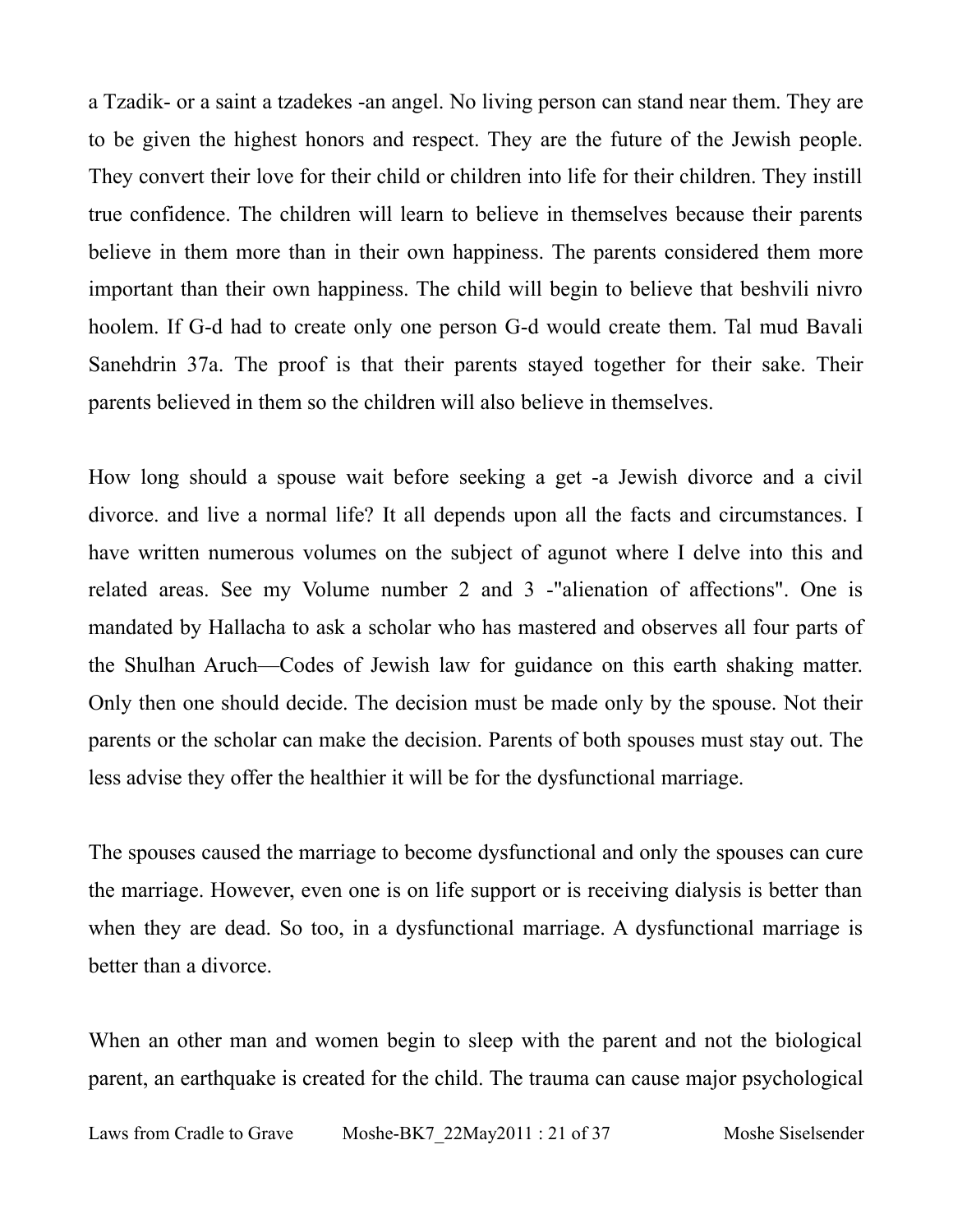problems. Homosexuality is traced in many cases to the fact that the male child did not have a biological father as a role model. . The sexual partner of his mother is not someone that he can or will bond with. Likewise, a girl will not bond with the new sexual partner of her mother. Major psychiatric problems arise--such as becoming a lesbian.

THE CHILD CAN VERY WELL BECOME AN ALCOHOLIC USE DRUGS OR BECOME PREGNANT FROM THE NEW SEX PARTNER OR ANOTHER MAN. THE NEW SEX PARTNER CAN ALSO RAPE THE MALE CHILD. Other psychological problems have a greater chance of developing than children whose parents stay married . . The child or children can go into depression and have difficulty concentrating. Their learning at school will suffer, if not fail. Learning and intelligence is correlated in proportion to the emotional happiness love and feeling of security of the child. Certainly when both biological parents are living together as husband and wife and having sex that they are creating a normal environment for the child. That is the goal of this paper.

If your child in order to survive needed a one lung. Wouldn't you volunteer one of your lunge to be transplanted to your child? Here you must sacrifice your happiness for the next 5-10 -15 years for your child to grow up normal. This is your mission in life . Who knows along the way you will discover happiness with your spouse. It is not necessary to change spouses. YOU WILL NEVER KNOW UNTIL YOU TRIED IT . WHAT IF YOU REMAIN WHAT WILL YOUR CHILD BE WITH BOTH PARENTS LIVING IN THE SAME HOUSE.

That is what is mandated by Jewish law for all parents in a dysfunctional marriage. We will use every loophole in Jewish law to enable parents even if one or both were

Laws from Cradle to Grave Moshe-BK7 22May2011 : 22 of 37 Moshe Siselsender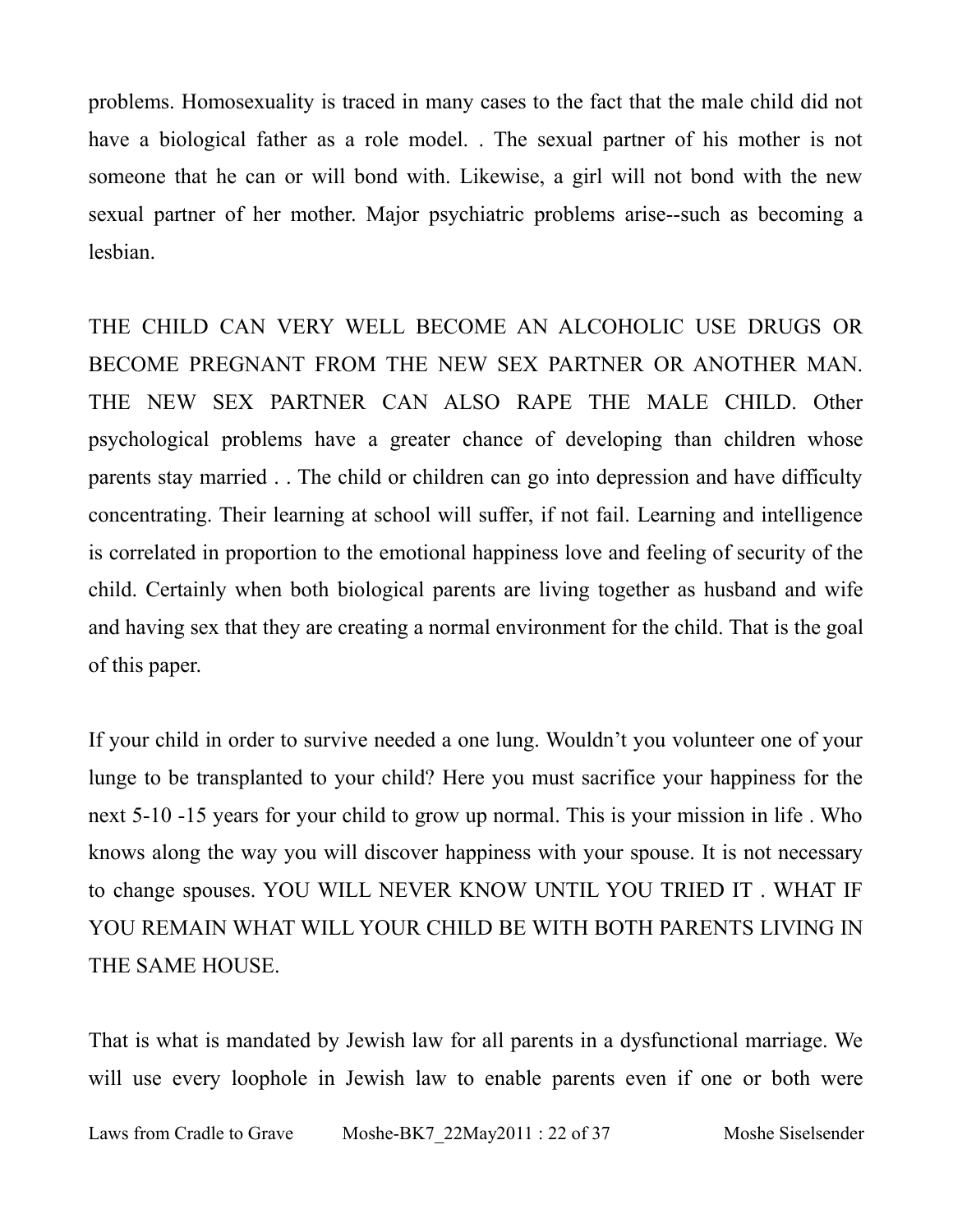cheating to reconcile for their own sake; and especially for the sake of their child or children. No one knows what the future will hold until the events unfold. Let us explore the future and remain on a course that favors the child even at the happiness of parents. Yes it is true that as people grow older they change their ideas and goals and definition of happiness. While 5 or 10 years earlier the spouse was ideal and one wanted to spend all his/her life with them one changes. Now one can even be disgusted with their spouse. However even if that is the case , ONE IS MANDATED TO CHANGE. TORAH LAW MANDATES TO CHANGE. HAVE SEX EVEN IF YOU FEEL DISGUSTED FOR THE SAKE OF YOUR CHILD AND CHILDREN. TORAH LAW IS THE LAW GIVEN BY G-D AT MT. SINAI 3500 YEARS AGO AND BECOME PART OF THE JEWISH CIVILIZATION FOR THE LAST 4000 YEARS SINCE THE TIME OF ABRAHAM ISAAC AND JACOB THE PATRIARCHS OF THE JEWISH PEOPLE - ONE MUST CHANGE THEIR ATTITUDE GOALS PHILOSOPHY AND WHAT EVER MOTIVATES THEM TO RECONCILE AND START LIVING TOGETHER AS HUSBAND AND WIFE. THEY MUST THERE EXISTS NO OTHER ALTERNATIVE. PERIOD. END OF DISCUSSION. ONE MUST CHANGE AGAIN FOR THE SAKE OF THE CHILD OR CHILDREN.

Spouses who are very persistent and stubborn and have had it with the marriage-if they are considering dating and having sex with other men/women should consider the following hazards. In the USA there exist 70 million people who are carriers of venereal -sex transmitted diseases. The total population of the USA is 280 million people approximately. That means that one out of four people in the USA are sexually infected with diseases that cause cancer and death. Why play Russian roulette for a one night time thrill of sex? The only ones who escape this plague are religious individuals of all faiths who are virgins and have sex only with another individual who is religious only after being married. They will not cheat on their mates because they are honest and

Laws from Cradle to Grave Moshe-BK7 22May2011 : 23 of 37 Moshe Siselsender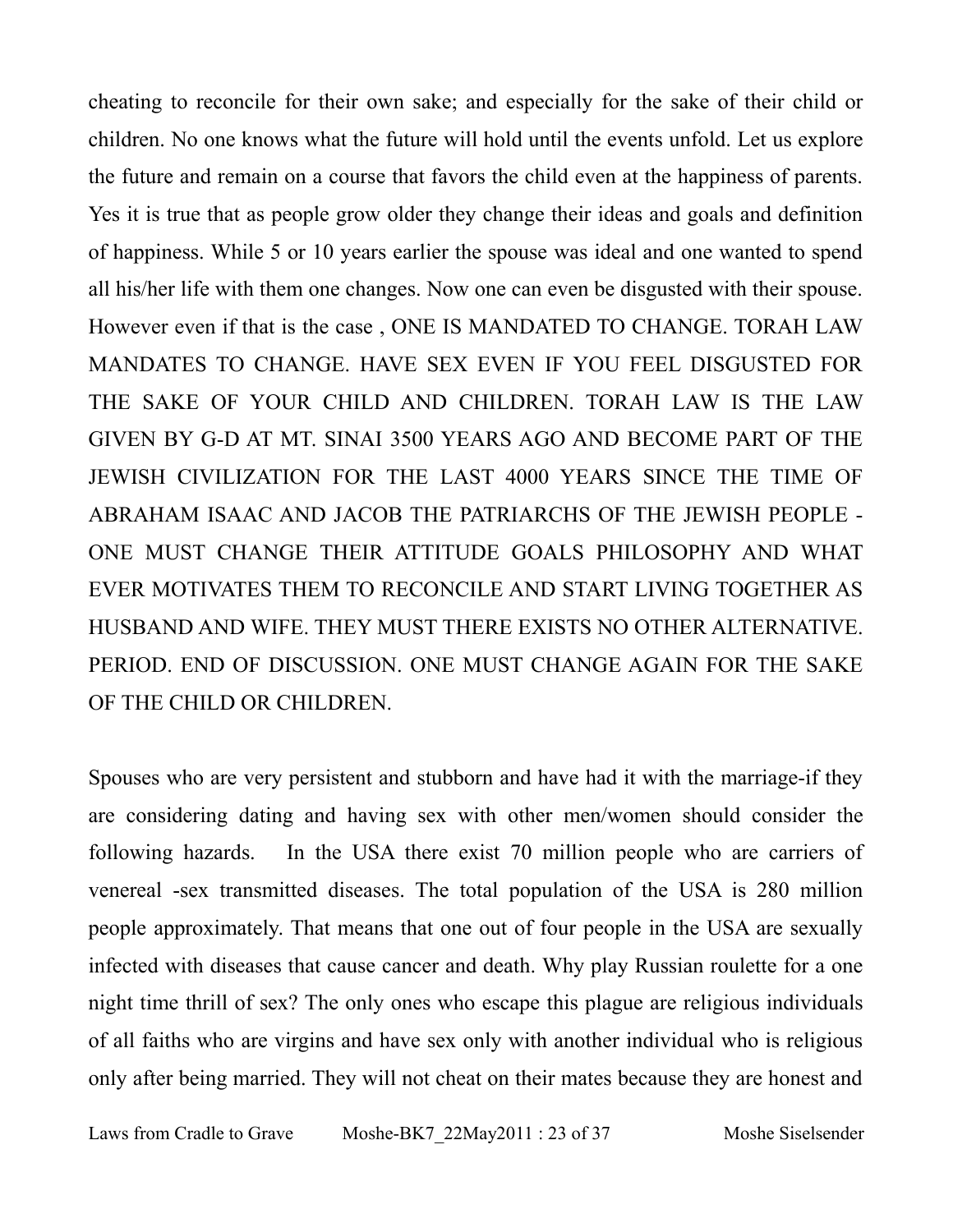responsible to themselves and to their life partner. Testing to see if one is free from all venereal diseases does not help because no symptoms appear in many cases until the disease blossoms that can take several years. In the interim one can infect their sexual partner. Bisexuals can infect their sexual partner and cause them cancer and death. I know of cases where homosexuals got their girl friend pregnant with a child and with aids. Condoms do not help because the infection can be on top of the penis or the condom can break. Certainly unprotected sex is the height of stupidity. Birth control pills without condoms is not only a violation of religious law ushmartem meod es naihshosahem yo are mandated to watch out for hazards to health; but is sheer madness and stupidity. This advice is for those who are not religious and will not abstain from any sex until after marriage.

The overwhelming majority of men of all religions and backgrounds do not want to make a commitment unless they are strictly observant and do not have sex outside of marriage. The chances exist that a women whom we will call "fed up" will date and have sex with an individual who wants to have free sex. Certainly once a man is separated or is in a dysfunctional marriage will promise his date the world. He will tell her everything she wants to hear. He will tell her she is the only woman he is sleeping with since he stopped having sex with his wife. He will swear on his life the lives of his father, mother even his grandmother grandfather every one of his children that you are the only woman he loves. When in reality he is sleeping with every prostitute and slut whenever he is not having sex with you. What a life. He will promise to marry you because he can not live without you. Anything to get you into bed. When you bother him when he will marry you he will come up with the excuse that he is involved in a nasty alimony and child support fight with his x wife. If you bother him too much he will replace you with another naive woman who is younger and more beautiful than you. She may very well have lied about her age making herself 10 years younger. The only thing you will have

Laws from Cradle to Grave Moshe-BK7 22May2011 : 24 of 37 Moshe Siselsender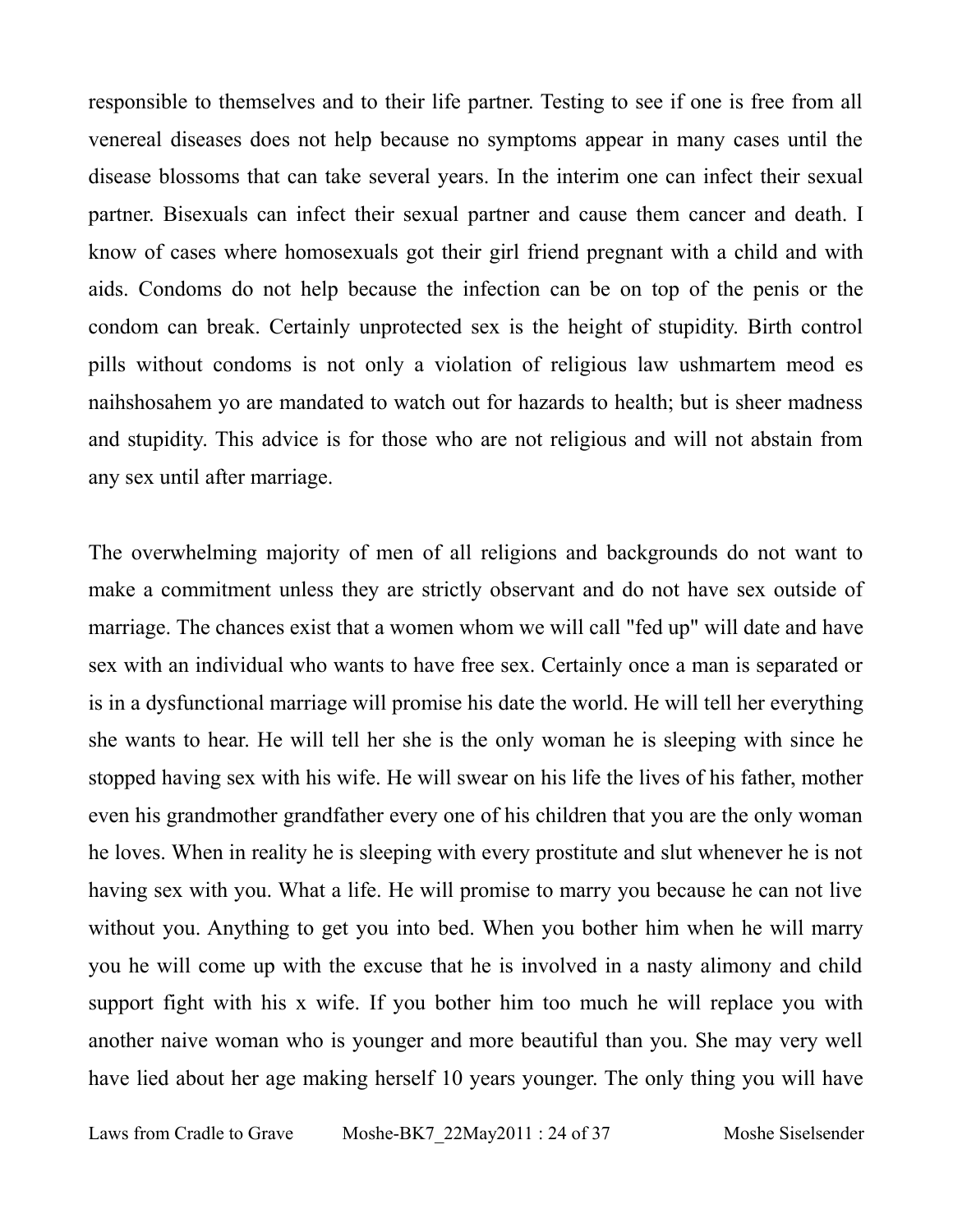received are sex transmitted diseases that may give you cancer of the cervix vagina and uterus . You can also get hepatitis B and die from failure of the kidneys. You will not get love. Yes, you can also get aids. I almost forgot. not love. Well, does it pay to be fed up? Oh yes, "fed up" check the internet; type in the words sexually transmitted diseases and all the information and the statistics that 70 million people in the USA are carriers will pop out. Oh yes, I forgot. Type in domestic violence and you will discover how many men beat their wives? How many women are victims of domestic violence? If a wife has had it she has a boring husband who does not beat her and has not infected her with a sexually transmitted disease provides for her- she should be thankful and kiss the feet of her husband and kiss the ground he steps on. Likewise this is true for men who do not appreciate their wives and are looking around for greener pastures. Remember there exist younger men and women and more beautiful looking who have more brains than you will ever possess who will grab the man or woman whom you are presently fed up with and had it.

Even though I stated that I will use every loophole available to free agunot to enable a dysfunctional couple to reconcile even if the woman was cheating, since we will annul her marriage ab initio, so when she had sex she was technically not a married woman; however, the great majority of Orthodox Rabbis do not recognize my annulments. To such Rabbis you have committed adultery. Your children from a second man are mamzarim illegitimate. They and all their offspring can never contract any marriage with a Jewish mate.

Hameir looretzveladorim oleyoberachamim ubetuvo mechadesh bechol yomtomid maase berashis mo rabu aascho hashem. G-d illuminates the universe each day to eternityfor the benefit of all His creations with love. G-d renews creation every day for His goodness. How wonderful are your acts. Mourning prayer preceding the recital of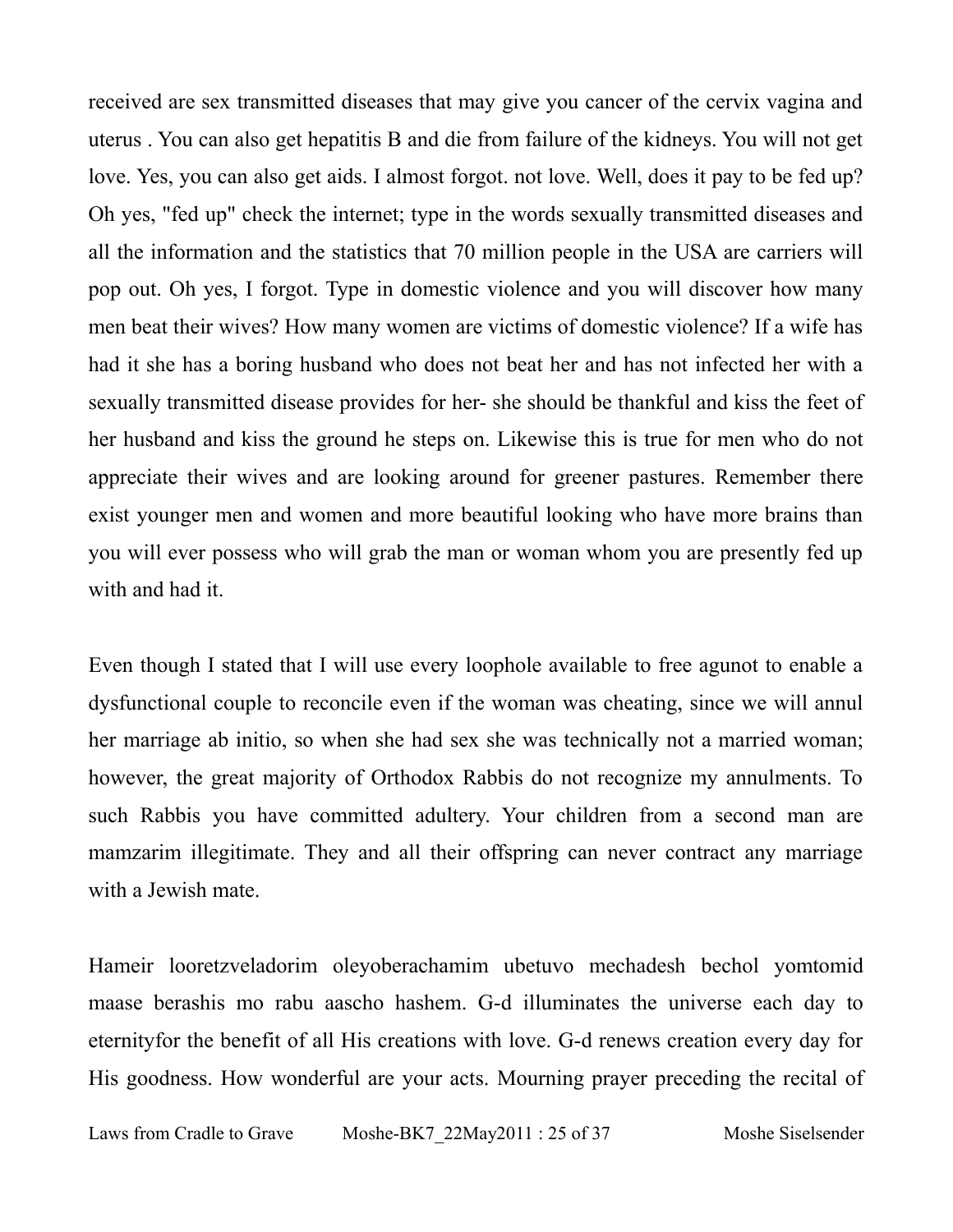the Shema. When parents in a dysfunctional marriage reconcile then both spouses wife and husband will become partners to G-d in the eternal creation and rebirth of the universe. They will give life and rebirth to their child or children and become partners 0 G-d in the eternal rebirth of the universe This is the greatest degree of spiritual achievement. They will merit salvation and eternal life. Isiah 45:7 Psalms 104:24.

FORGIVE. CONTINUE EXHIBITING LOVE, UNDERSTANDING AND FINANCIAL SUPPORT. CONTINUE HAVING SEX WITH YOUR SPOUSE NO MATTER HOW YOU HAVE BEEN WRONGED. LET YOUR SPOUSE WIN AND FEEL IMPORTANT EVEN IF THEY ARE 1 MILLION % WRONG. ONLY IF YOU ARE PHYSICALLY ASSAULTED AND YOUR LIFE IS THREATENED -SPLIT. NEVER OTHERWISE NO MATTER WHAT THE OFFENSES. OTHERWISE, YOUR SPOUSE WILL WIN IN CIVIL OR RABBINICAL COURT. YOU WILL BE LEFT PAYING ALIMONY LOSE CUSTODY AND HOLDING THE BAG.

Let your SPOUSE FEEL IMPORTANT.

 LET HIM/HER FEEL THEY ARE THE KING OR QUEEN OF THE HOME. Their wish must be your command; they are the lord and you, the humble servant.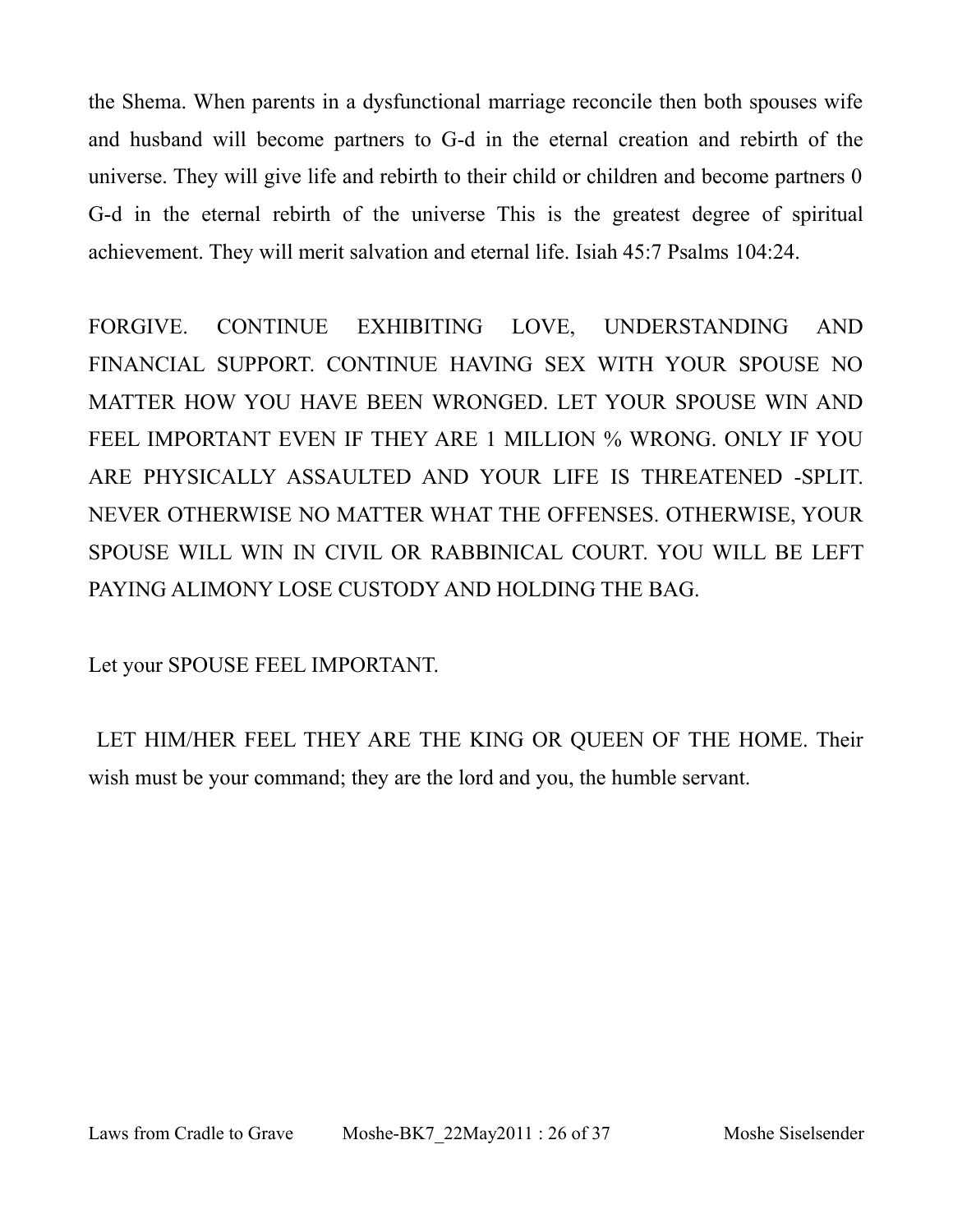Laws of marriage divorce intermarriage conversions divorce annulments.

Jurisprudence Jewish Civil criminal business law torts.

Sanctity of all human life-supercedes all laws; the disabled, the ill, the blind, the deaf, humans with down syndromes, protection of the unborn fetuses, abortions are tantamount to murder

Prohibition of cruelty to animals. Ritual laws. Modern day questions use of electricity, appliances, automobiles, trains, airplanes, use of atomic power on Sabbath or holidays for the needs of critically ill and sick who do not have life threatening illness. Fasting on Yom Kippur for such individuals Prayers tefilin tzitus Sabbath and holiday observance Building a Mikveh and Erev

The author learned for 10 years at Mesivta Torah Vodaat and was ordained there. Ordained by Horav Moshe Feinstein, greatest Posek—arbiter of Jewish Law in 20 century who also gave him approbation on two books. Rav Yisroel Piekarski Rosh Yeshiva who ordained rabbis at Lubavitz and halachic advisor to late Lubavitzer Rebbi Rav Schnerson gave him approbation to many responsa of Responsa on four parts of the Shulchan Aruch as well as 7 volumes of translation to English of Aruch Hashulchon on laws of Niddah. Consulted with Rav Moshe Feinstein and Rav Piekarski as long as they were alive.

Author is in business and owes allegiance to no one other than G-d and his Torah. For over 50 years since ordination there does not exist one day that the author has not learned Torah.

#### copyright (c) 2010

All rights reserved. No part of this publication may be translated, reproduced, stored in a retrieval system or transmitted, in any form or by any means, electronic mechanical,

Laws from Cradle to Grave Moshe-BK7 22May2011 : 27 of 37 Moshe Siselsender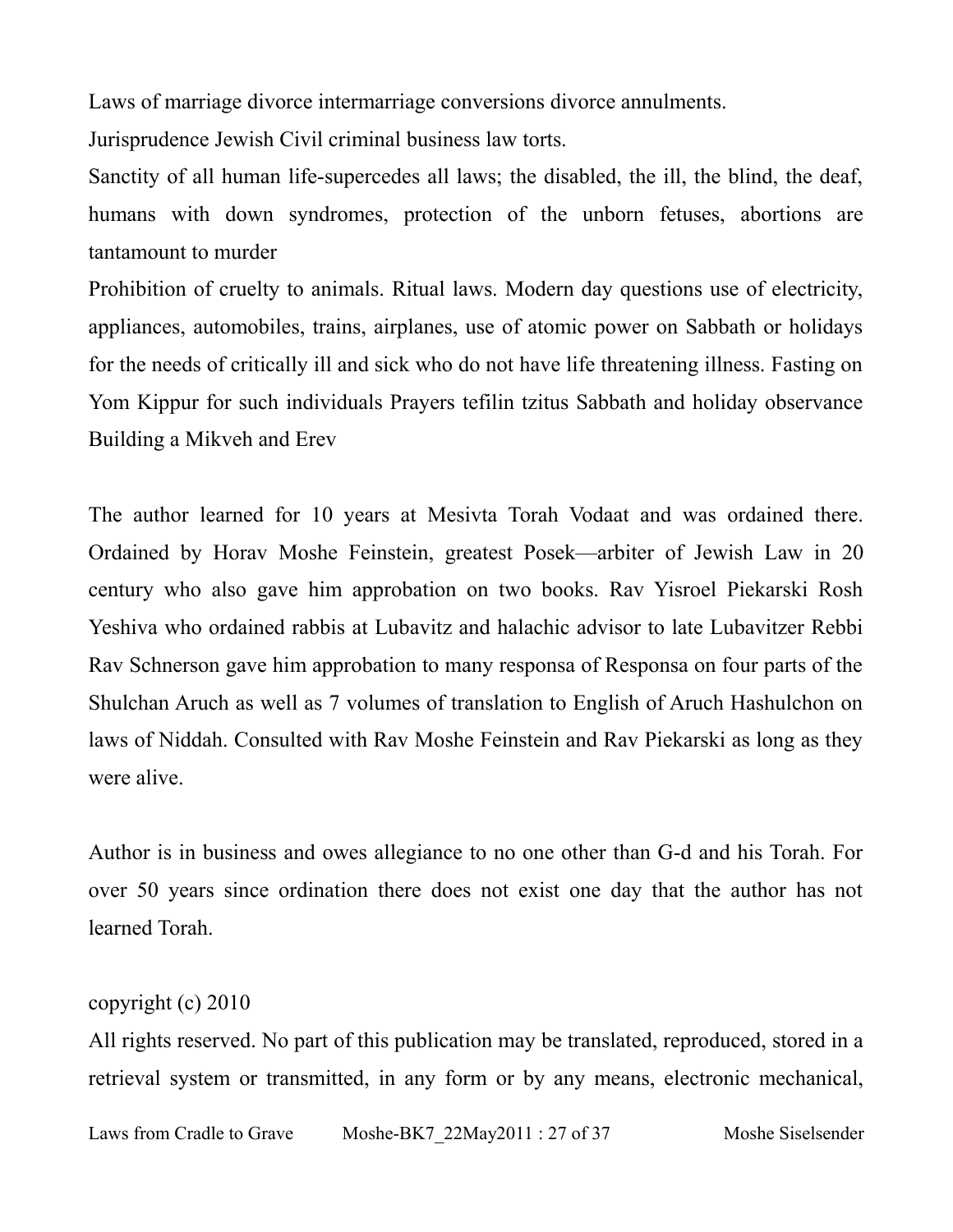photocopying, recording or otherwise, without express written permission from the author or his estate.

#### DEDICATION

All my books are dedicated to my wife -the crown and jewel of my life. I owe all my learning to her dedication to my health and welfare. She is the greatest gift ever given to me-by G-d. May she and I together with all our children and all our grandchildren and all of Israel and all humans all over the world regardless of race, religion, creed color or sex be blessed by G-d with life, peace and freedom from fear of any crime or terrorism with excellent health, make sufficient money to cover all their needs and live to the coming of the Messiah and then live forever- as tradition teaches. As the ancient sagethe Tana Rav Akiva stated regarding his wife Rachael "all my learning I owe to her; all my achievement is hers; if it was not for her, I would not have been here teaching and sharing my knowledge of Torah . All honors of Torah should be given to her".

#### 18 IN HEBREW -CHET AND YUD - OR CHAI -STANDS FOR LIFE

Life is the overriding and prime concern for Jews SINCE DAY 1 - 4000 YEARS AGO AND LIFE IS THE NUMBER 1 CONCERN FOR Jews today. Consequently we have to declare that all Jews regardless of their degree of observance or non observance are family. We are responsible for each other. WE MUST LOOK OUT FOR EACH OTHER'S WELFARE. We will leave it to G-d to judge each Jew's religiosity. Our concern in this world must be primarily the physical well being of every Jew in the diaspora and in Israel. It is our sacred duty to ensure and guarantee Jewish unity. Only by banding together as a band of brothers and sisters will we be able to survive the anti Semitism that keep cropping up from every corner each year a new face and a new threat to our existence. This task of survival is not a job for a lone ranger. We must enlist the

Laws from Cradle to Grave Moshe-BK7 22May2011 : 28 of 37 Moshe Siselsender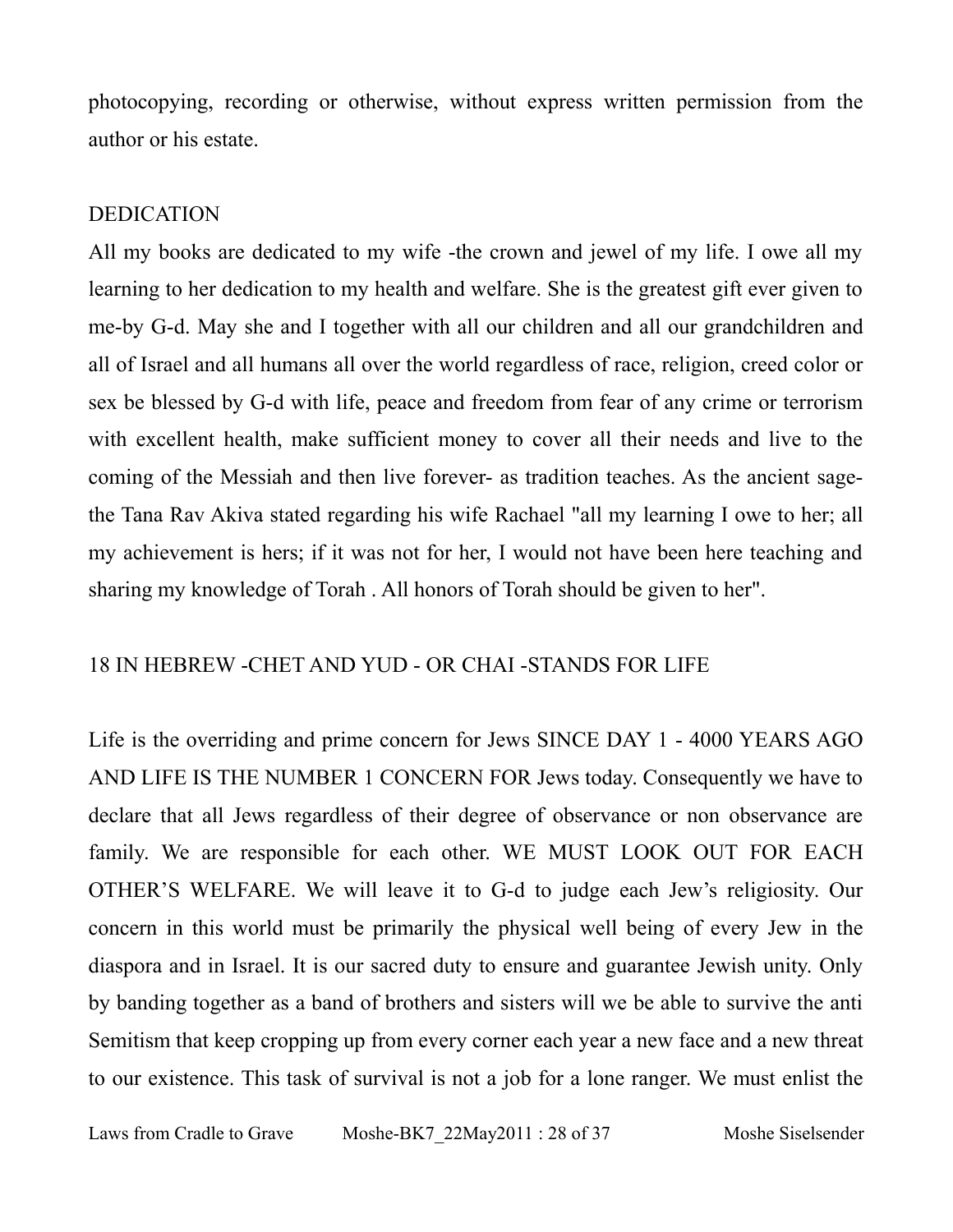combined efforts of the entire Jewish community. That means every Jew of whatever ideological bend and commitment he or she have or does not have. Lets face it the non Orthodox Reform and Conservatives or secular organizations like Bnai Brith, Anti Defamation, Jewish Committee and Jewish Congress or out reach organizations as Hillel Lubavitz Esh Daat— are all different expressions of Jews organizing among like minded individuals who share their religious degree of observance or lack of it. Many observant Jews have recognized this basic truth, that it is necessary to go to the grass roots of Jewish society- the individual Jew. Tsuvah movements have found a new frontier to spread Torah and Jewish identity. Lubavitz and other out reach programs have flown into this new frontier to help save Jews. However those Jews who belong to the Reform Conservatives and other non Orthodox groups can not be condemned and written off. WE MUST BEHAVE WITH COMPASSION UNDERSTANDING AND COMMON SENSES AND INTEGRITY TOWARD EVERY ONE. Let us appreciate and compliment every Jew or Jewess for the positive behavior and observance of even one MITZVOH BETWEEN MAN AND MAN AND MAN AND G-D. Let us encourage them to be more committed regarding the laws between man and man and man and G-D. Let us focus on what Jews do observe, rather than what they do not observe. Let us focus on the part of the cup that is full rather than the part of the cup that is empty. Yes, let us aim for the stars for ourselves , but appreciate the accomplishments of others even if they be only one inch. Let us behave toward each other as the gentle breeze in a warm spring day and speak with a soft voice as G-d Revealed Himself to the prophets. Both the laws between man and man and man and G-d were given by G-d at Sinai 3400 years ago. See the prayer of Yiogdol at the beginning of the daily morning services and the 13 articles of faith-the anni mamins- recited at the end of the morning daily services. See Rambam Yesodei Hatorah 9,10,11 . See Rambam Mamrim 3:3 Chazon Ish Yoreh Dayoh 13:16 as cited by Rav Eliezer Waldenberg Hilchot Medinah 9 :4.

Laws from Cradle to Grave Moshe-BK7 22May2011 : 29 of 37 Moshe Siselsender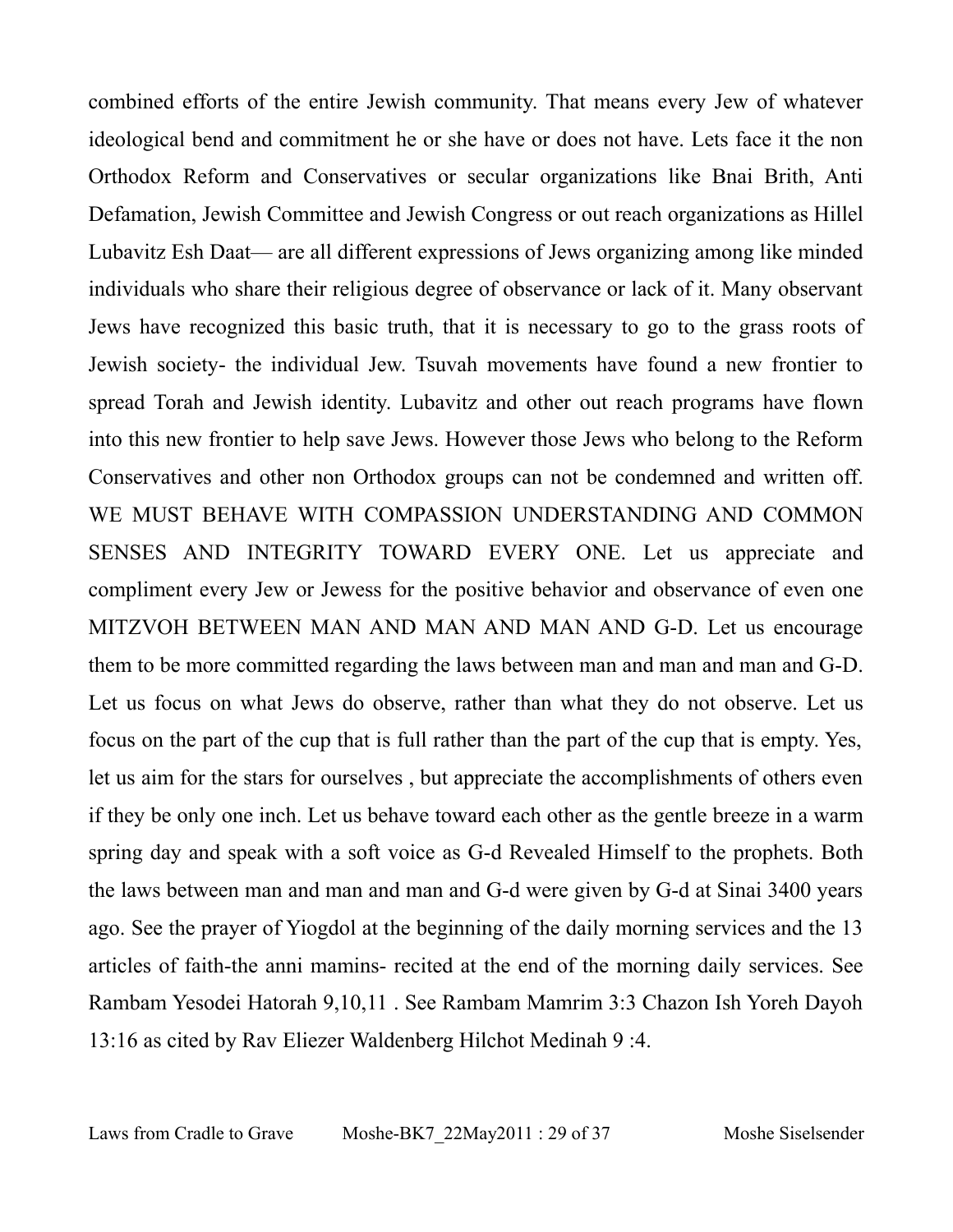Loose and irresponsible talk and especially the written word in newspapers or in books or on the internet or on films- in documentaries that are slander and especially if they are inaccurate are libel that can not only cause monetary damages, but can cost the lives of many people. Thus a documentary was shown on Israeli television in 2007 that falsely claims that a certain unit of the Israeli army killed Egyptian prisoners of war in the 1967 war. This was false. The soldiers who were killed were engaged in battle all the time. They were Palestinian terrorists trained by Egypt. As a result of this documentary showing, members of the Egyptian parliament screamed and demanded that Egypt end its peace treaty with Israel and declare war. The same was heard as Israel is excavating near the Western wall to discover archeological proof that the first and second temple existed to counter Arab lies that the Temples never existed and that Jews have no rights to the old city of Jerusalem. The Egyptian parliamentarians again threatened to declare war if Israel persist in their archeological digs. The Muslims claim that the Jews want to destroy the Muslim mosques and build the temple of their own that never existed before. We show in Vol 3 chapter 19 that we do not possess any kohanim who can trace their ancestry to the Biblical Aaron and therefore we can never rebuild the temple before Elijah the prophet will return from heaven and the Messiah will come. At that time all mankind will acknowledge the right of Jews to rebuild the third temple. Not before the advent of the Messiah and the coming of Elijah the prophet can the temple be built since we do not know who are the real priests -the kohanim. Thus the running of such libelous documentary can cause war and cost the lives of thousands of Jews.

Certainly when a man screams fire in a crowded movie theater and causes a panic and people are stampeded such person is guilty. There is no defense of free speech. Certainly in the case of the false documentary that was shown on Israeli television all the people involved should be criminally prosecuted.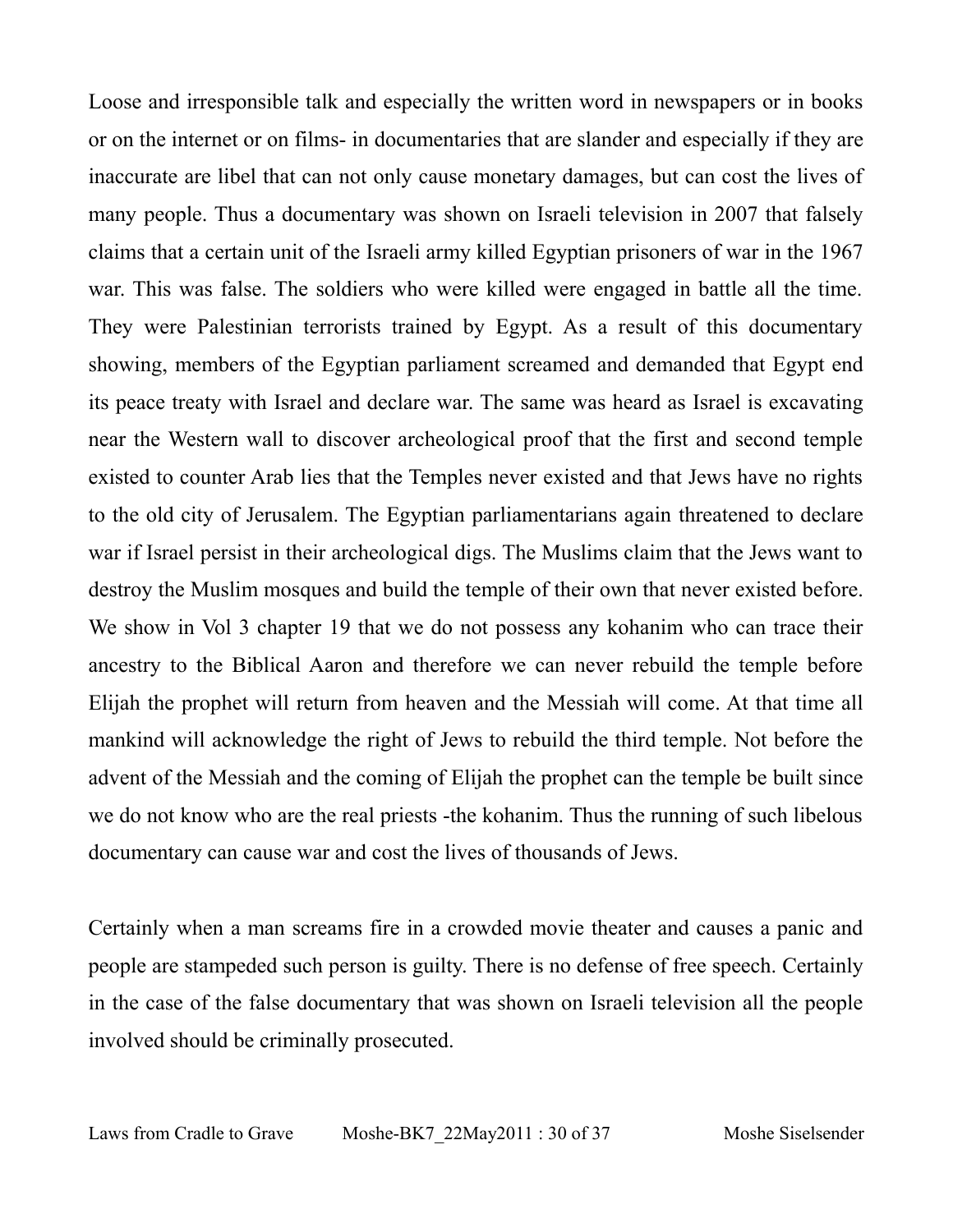The same is true with the history professor from Bar Ilan University, who published in Italian a research paper that resurrects the libelous canard of the blood libel against Jews. Under the same umbrella of the distortion and abuse of free speech is the documentary that reveals a different burial place for Jesus than the place designated by Christians. They also found the names of Mary the mother of Jesus and Mary Magdelana who is claimed to be the wife of Jesus and Judah who is claimed to be the son of Jesus. Such a documentary caused great upheaval in the Christian world. Such revelation is heresy for Christian doctrine as taught for the last 1700 years since the Roman emperor Constantine decreed in 315 AD that the Trinitarian creed be the accepted state religion of Rome 1700 years ago.

What the documentary fails to indicate is that for the first 300-400 years of Christianity there existed rival groups who had their own version of the New Testament that differs on many theological doctrines and denies the doctrine of the trinity. See Gibbons The Triumph of of Christianity page 8. These rival groups could have buried different individuals in the vaults discovered 25 years ago in Jerusalem and written the names of Jesus Mary Mary Magdelana Judah and Mathew. They also had different versions of the New Testament that vindicated their doctrinairian positions. The Muslims in the year 650 adopted the doctrinairian position of the rival Christian groups. All people merit Olem Habo -the world to come. As long as they do not coerce others to observe their faith and observe the seven Nohadite principles of belief in G-d and do not violate the rights of other humans and are not cruel to animals and establish courts of law to enforce these laws they will merit olem habo -the world to come. See vol 3 chapter 19 See Talmud Sanehdrin 59 and 105; Rambam Melochim 8:10, 11; Bais Yoseph in Tur Yoreh Dayoh 147 and Ramo Yoreh Dayoh 147:3; Ramo Orech Chaim 156:1 - citing Ran end of first chapter of Talmud Avodo Zoro; Rabbenyu Yeruchem nesiv 17; Tosphos first chapter Bechorot; see Levush Orech Chaim 156:1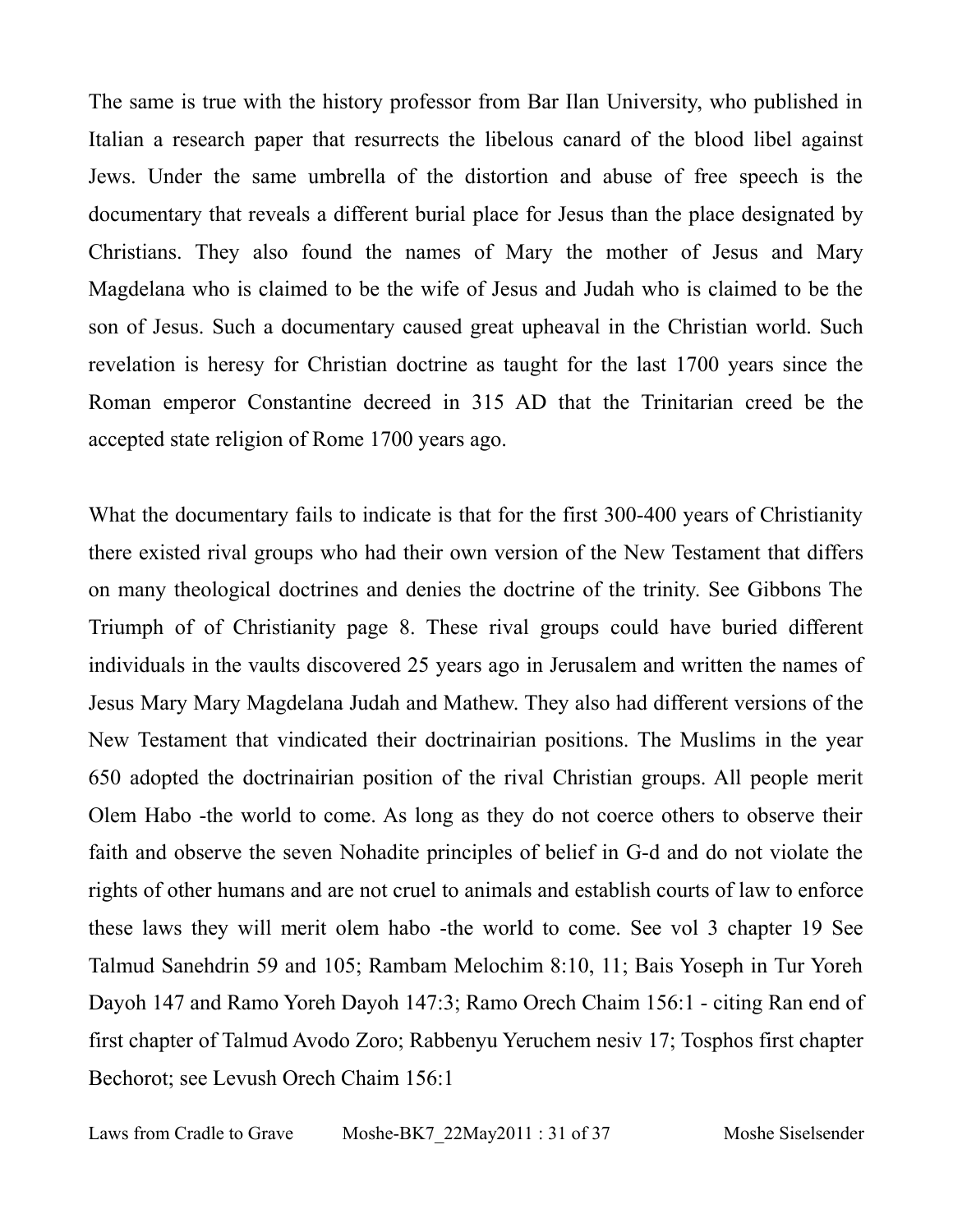Jews however are forbidden to accept another faith and must be prepared to become martyrs rather than accept any religion other than the Written and Oral Law revealed by G-d at Sinai 3400 years ago in front of millions of Jews. This law is today summarized in the four parts of the Shulchan Aruch. See a little further on in this introduction where I go into greater detail. See vol 1 chapter 34 for proof of the authenticity of our religion and vol 3 chapter 19. See responsa Radvaz and Rambam Yesodei Hatorah chapters 4, 5, 6, 7, 8, 9, 10; Yoreh Dayoh chapter 157:1.

Certainly there exists no DNA that was taken 2000 years ago from the individuals involved. DNA did not exist then. All that was discovered was a burial plot and names that are found in the New Testament. Only Christians are the sole authority about their religion. It is forbidden to get involved and present any new discovery that can foment and provoke ill blood for Jews. It is not our business. See my volume 3 of Responsa on Four Parts of the Shulchan Aruch. chapter 19. The entire Torah can be violated to save a human life. No place does it state that we are obligated to be stupid and reveal information that can even remotely possibly endanger human life. Why was it necessary to show the documentary on Israeli TV? What was gained from this? Why isn't there censorship that forbids the airing of any material before it passes the military censor? Why can't universities have a code —a red line that if any professor publishes anything without permission he is automatically dismissed? Why can't Israel department of archeology have a strict code baring the revelation of anything that can cause bad blood toward Israel and foment anti -Semitism. Whenever one is in doubt, one must abstain from publication. Period. This is the red line that must not be violated.

A concerted information campaign must be launched to counter the propaganda of anti-Semites, who have launched a crusade to destroy the State of Israel and destroy the legitimacy of the Jewish claim to Eretz Yisroel. They do not take to task Hamas,

Laws from Cradle to Grave Moshe-BK7 22May2011 : 32 of 37 Moshe Siselsender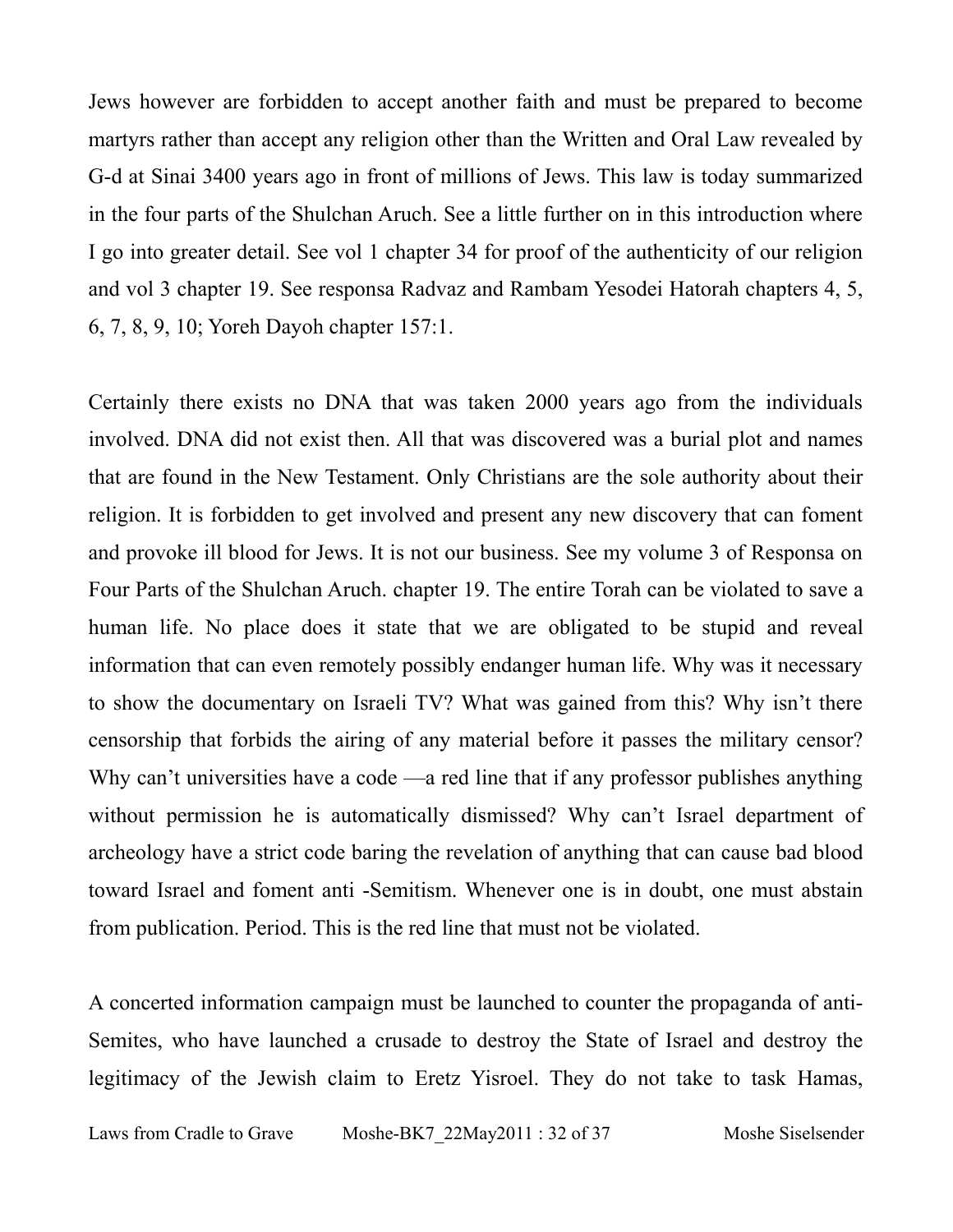Hizbullah and Iran who swear to wipe Israel off the map and destroy all of the six and a half millions Jews in Israel and in the other millions in the rest of the world. These deniers of the holocaust want to create an other holocaust themselves. It is this very threat to Israel's existence that should occupy all of us, not the stupidities committed by Jews that I have discussed earlier. I have hesitated to print my book in order not to be divisive. However it it is our mission and it is necessary to help agunot and free them from their imprisonment that I have undertaken this task. Plus the fact that other individuals have written information in my name that is not accurate. Thus I must correct the distortions. I certainly have the right to defend myself from distortions and libel and present the facts and Jewish laws accurately. I have edited my book literally one thousand times reviewing all my sources and finding new sources and reviewing the writings of those rabbis who oppose me. I have changed and modified my position. But I do not depart from my original thesis. See my 5 volumes. One can not comprehend and know my full position before reading all 5 volumes. What I AM BRIEF IN ONE AREA I ELABORATE IN ANOTHER AREA. I FOLLOW THE FORMAT OF THE RAMBAM. I have read the book from the eyes of anti Semites. I have read the book from the perspective of those individuals who can distort what I write. Their motivation could be either because they want to prevent any agunah to be helped because they believe that what I write is wrong or because of ulterior reasons. Or those individuals want to destroy the entire edifice of Halachic marriage . UNFORTUNATELY MOST RABBIS INCLUDING THE ORTHODOX TODAY ARE NO MORE THAN SOCIAL WORKERS. LET THESE RABBIS CONSULT A RAV WHO HAS MASTERED AND OBSERVES THE FOUR PARTS OF THE SHULCHAN ARUCH FOR ALL ISSUES OF HALLAHA. LET THE Rabbi HAVE A PROFESSION OR BUSINESS OUTSIDE OF THE RABBINATE SO HE WILL BE INDEPENDENT AND HONESTLY AND WISELY ADVISE AND RULE ON ALL THE HALACHIC QUESTIONS.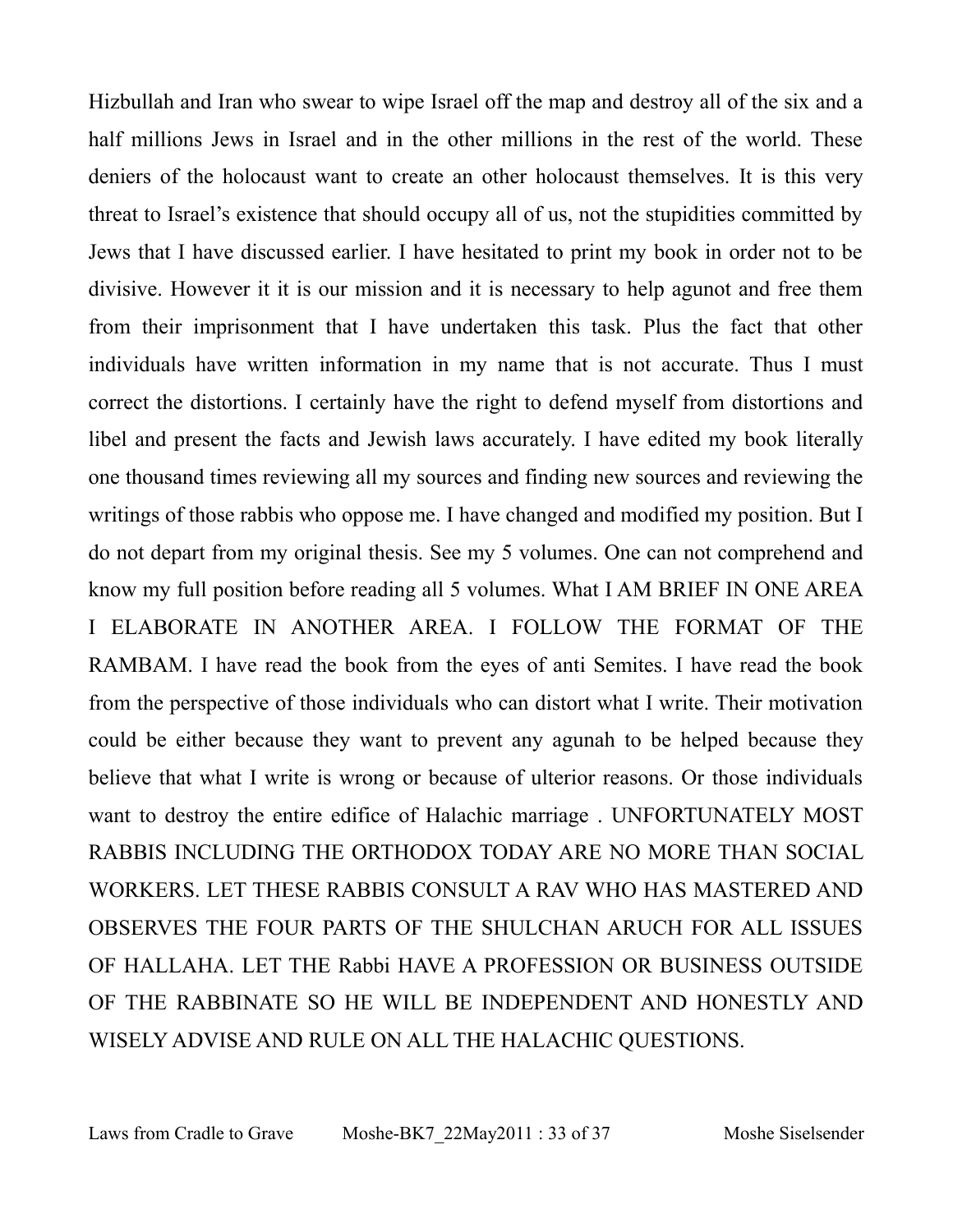Certainly all rabbis must devote four hours a day to the study of the four parts of the Shulchan Aruch using the Aruch Hashulchon. After 10 years they will have mastered them. This is the only way to save Judaism. If they can not commit to four hours that is no excuse that they should not commit to at least one hour. Then they will have mastered the four parts of the Shulchan Aruch after 40 years.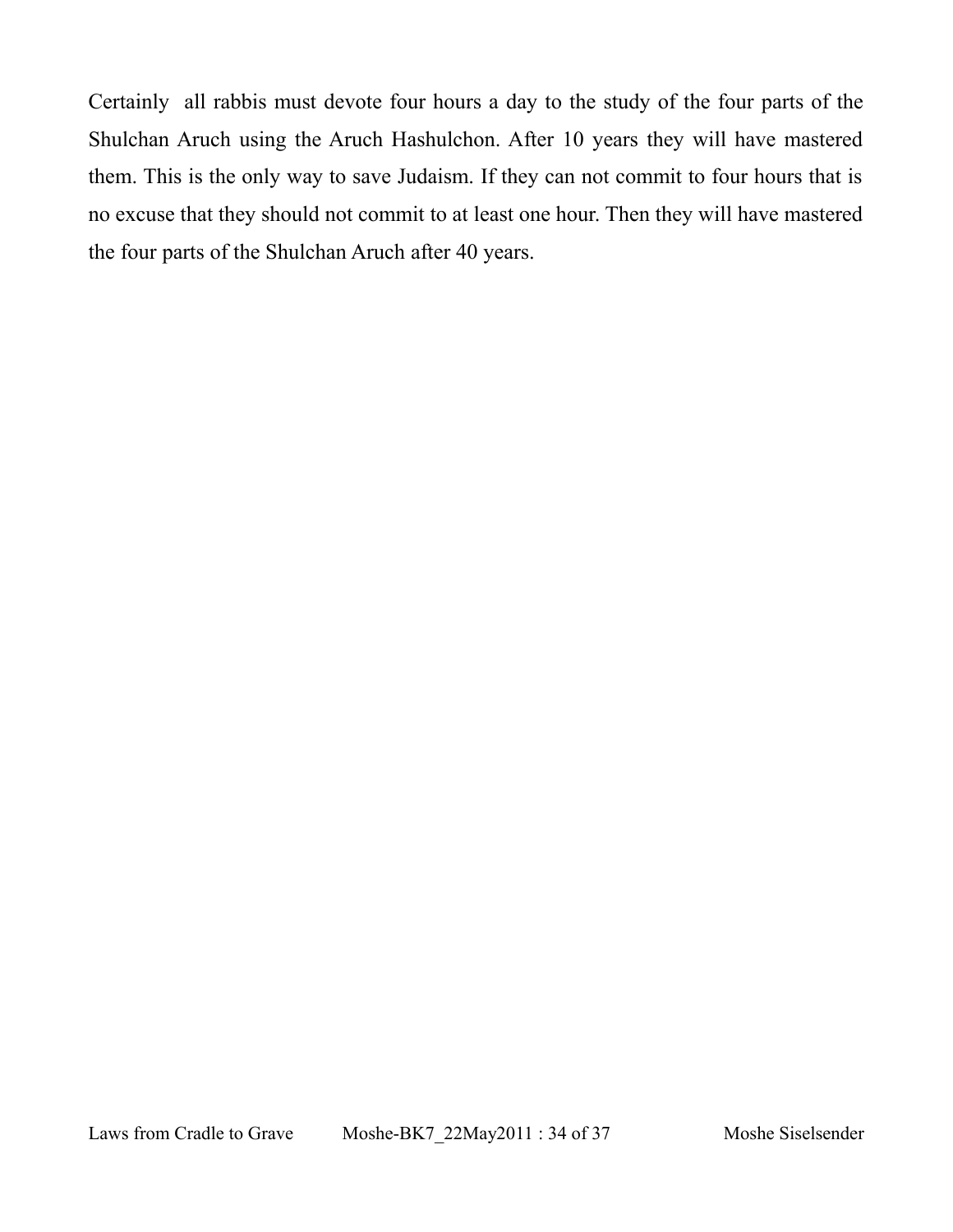#### 18. 18- REPRESENTS LIFE.

LET ALL AGUNOT CONTACT ME AT betdin@agunah.com and we will move heaven and earth to find a halachic solution to set them free.

I devote a whole section of my book as my first segment of all my writings to the defense of Israel. See my introduction to volume 1 of the Responsa on the Four Parts of the Shulchan Aruch -to the legitimacy of the Jewish claim to Ertetz Yisroel and the right of the free world to defend themselves against the terrorist war to conquer the world and convert everyone to their brand of Islam or else kill and destroy every human who differs from them. We must destroy the ability of Iran to develop atomic weapons.

The future of Judaism CAN BE ASSURED ONLY IF THERE EXISTS Rabbis who will commit themselves to master and observe the four parts of the Shulchan Aruch. ONLY SUCH RABBIS ARE AUTHORIZED TO RULE ON ANY LAW OF Judaism. Any representation of Judaism that lacks the laws of the four parts of the Shulchan Aruch applied to fit the cases presented is an other religion Radvaz in responsa and Rambam Yesodei Hatorah 9,10,11 and the 13 basic principles of faith. The Oral Law given by G-d at Sinai 3400 years ago was written in manuscripts and transmitted from one generation to the next. They were known as megilot nistorot Rashi Bava Metzia 92a. These manuscripts were edited and the conflicting laws voted upon and a common law and equitable law approved by the Rabbis of the Mishne and then the Rabbis of the Gemorah. The Mishne and the Talmud was written over a period of approximately 400 years and completed approximately in 400 ACE. Then followed the period of the Rabbonei Savroye, the Gaonim, the Rishonim and the Achronim. All the laws of the Talmud were summarized and codified by The Riff the Rambam the Rosh Tur Bais Yoseph and Ramo. The codification of Bais Yoseph and Ramo is known as the Shulchan Aruch. It is the summary of the Talmud and all the responsa -that answered all new

Laws from Cradle to Grave Moshe-BK7 22May2011 : 35 of 37 Moshe Siselsender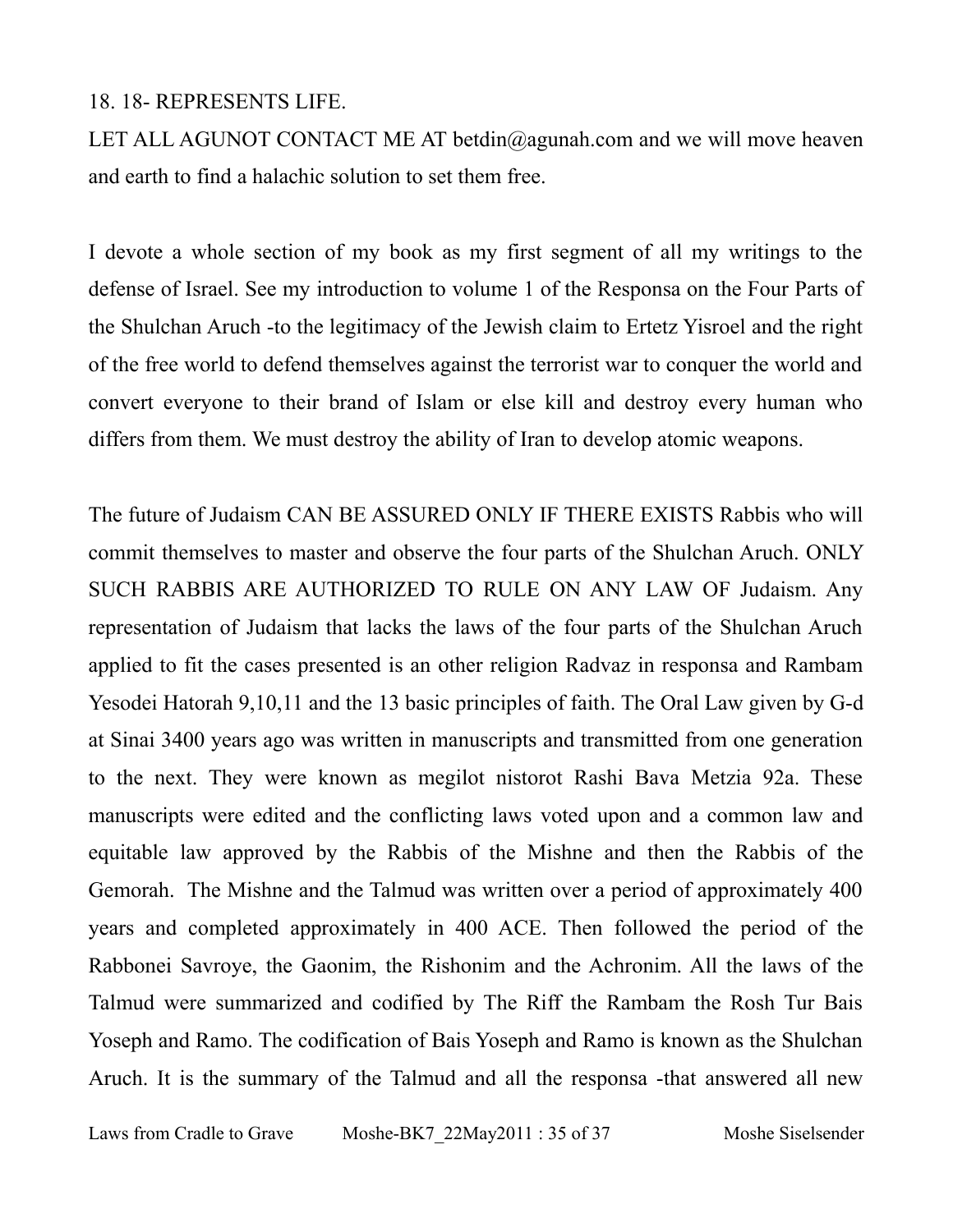questions that arose over thousands of years were responded based on precedents from previous accepted authorities. All are summarized in the four parts of the Shulchan Aruch. Commentaries arose like Bais Shmule Chelkos Mechokek Gro and Taz on Even Hoehzer; Shach and Taz, Gro Bair Haitiv and Bair Hagolo Pri Chodosh and Pri Megodon on Yoreh Dayoh; the Shach, Taz, Sma, Ktzos Hachoshen, Nesivot, Gro, Bair Hagolo Bair Haitiv on Choshen Mishpot; Taz and Mogen Avrohom on Orech Chaim. These are only a fraction of the commentaries that exist. Later authorities wrote additional summaries and codifications as the Lubavitzer Rebi the Tzemech Tzedek, the Levush, the Nodei Beyehudah, Rav Akiva Eiger, the Chsam Soffer. the Mishneh Brururah and the Aruch Hashulchon on all four parts of the Shulchan Aruch,as well as future laws that will become operational once Jews return to Israel, the laws of trumah maaser sheviot become operational; the holy temple will be built and the sacrifices will commence. Tens of thousands if not hundreds of thousands of Responsa and commentaries on the Talmud and Shulchan Aruch were penned over the last thousands of years. Many of these responsa are summarizes in Otzer Haposkim on Even Hoehzer Pischei Tsuvah and Gilyonot of Rav Akiva Eiger Hasholom on four parts of the Shulchan Aruch. Some of the responsa penned over the last century are those by Rav Yitzchok Elchonon Spector, Rav Yudelevitz, Rav Henkin, Rav Moshe Feinstein, Rav Yitzchok Herzog, Rav Uziel, Rav Yeciel Yaakov Weinberg- the Shreidei Esh, Rav Mordecai Yaakov Breish- the the Chelkos Yaakov and Rav Gorin the Mashiv Milchomo, and Rav Eliezer Berkovitz in Tnai Benesuin Ubeget. Let us mention the Israeli journals Torah She Bal Peh and Noam that have leading scholars express their Torah view on many contemporary burning issues in Israel and diaspora that relate to the very survival of Torah Jews and the State of Israel.

I have attempted to summarize some of these responsa in my five volumes called Responsa on the Four Parts of the Shulchan Aruch. I explore very controversial areas of

Laws from Cradle to Grave Moshe-BK7 22May2011 : 36 of 37 Moshe Siselsender